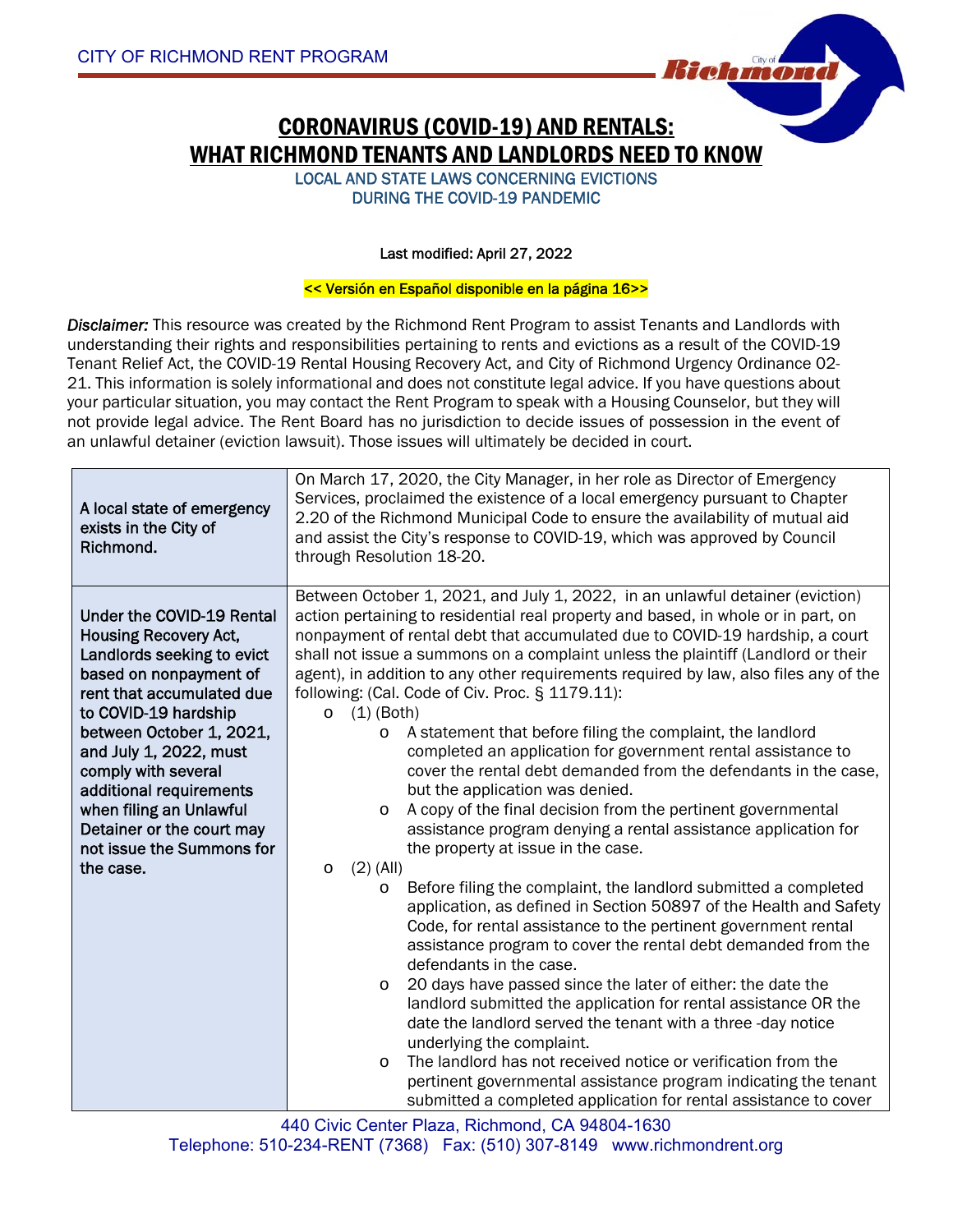LOCAL AND STATE LAWS CONCERNING EVICTIONS AND RENT INCREASES DURING THE COVID-19 PANDEMIC

|                                                                                                                                                    | the rental debt demanded from the defendants (tenants) in the<br>case.<br>The landlord has received no communication from the tenant<br>$\circ$<br>that the tenant applied for governmental rental assistance to<br>cover the unpaid rental debt demanded from the defendants in<br>the case.<br>(3)<br>$\circ$<br>A statement, under penalty of perjury, that the rental debt<br>$\circ$<br>demanded from the defendant in the complaint accumulated<br>under a tenancy that was initially established on or after October<br>1, 2021.<br>(A summons on a complaint issued pursuant to<br>٠<br>paragraph (3) shall not be construed to subject the<br>complaint to these requirements).<br>(4)<br>$\circ$<br>A statement, under penalty of perjury, that a determination is not<br>O<br>pending on an application, filed prior to April 1, 2022, for<br>government rental assistance to cover any part of the rental debt<br>demanded from the defendants in the case.                                                                 |
|----------------------------------------------------------------------------------------------------------------------------------------------------|-----------------------------------------------------------------------------------------------------------------------------------------------------------------------------------------------------------------------------------------------------------------------------------------------------------------------------------------------------------------------------------------------------------------------------------------------------------------------------------------------------------------------------------------------------------------------------------------------------------------------------------------------------------------------------------------------------------------------------------------------------------------------------------------------------------------------------------------------------------------------------------------------------------------------------------------------------------------------------------------------------------------------------------------|
| Landlords must provide<br>copies of all of the<br>documents required under<br>the COVID-19 Rental<br><b>Housing Recovery Act to</b><br>the tenant. | The statements under penalty of perjury described above shall be made on a<br>form developed or revised by the Judicial Council for this purpose if the Judicial<br>Council determines that this requirement is necessary to accomplish the purpose<br>of the statement. (CCP 1179.11(b))<br>If the criteria for issuance of a summons pursuant to subdivision (a) of Section<br>1179.11 (as stated above) have not been satisfied within 60 days of the<br>complaint's filing, the court shall dismiss the action without prejudice. (CCP<br>1179.14)<br>This chapter shall remain in effect until September 30, 2024, and as of that<br>date, is repealed. (CCP 1179.15)<br>In addition to the summons, the complaint, and any other required document,<br>the Landlord shall serve the Tenant with copies of any of the aforementioned<br>statement(s) and final decision(s) filed with the court. The absence of these<br>copies shall be sufficient grounds to grant a motion to quash service of the<br>summons. (CCP 1179.11(d)) |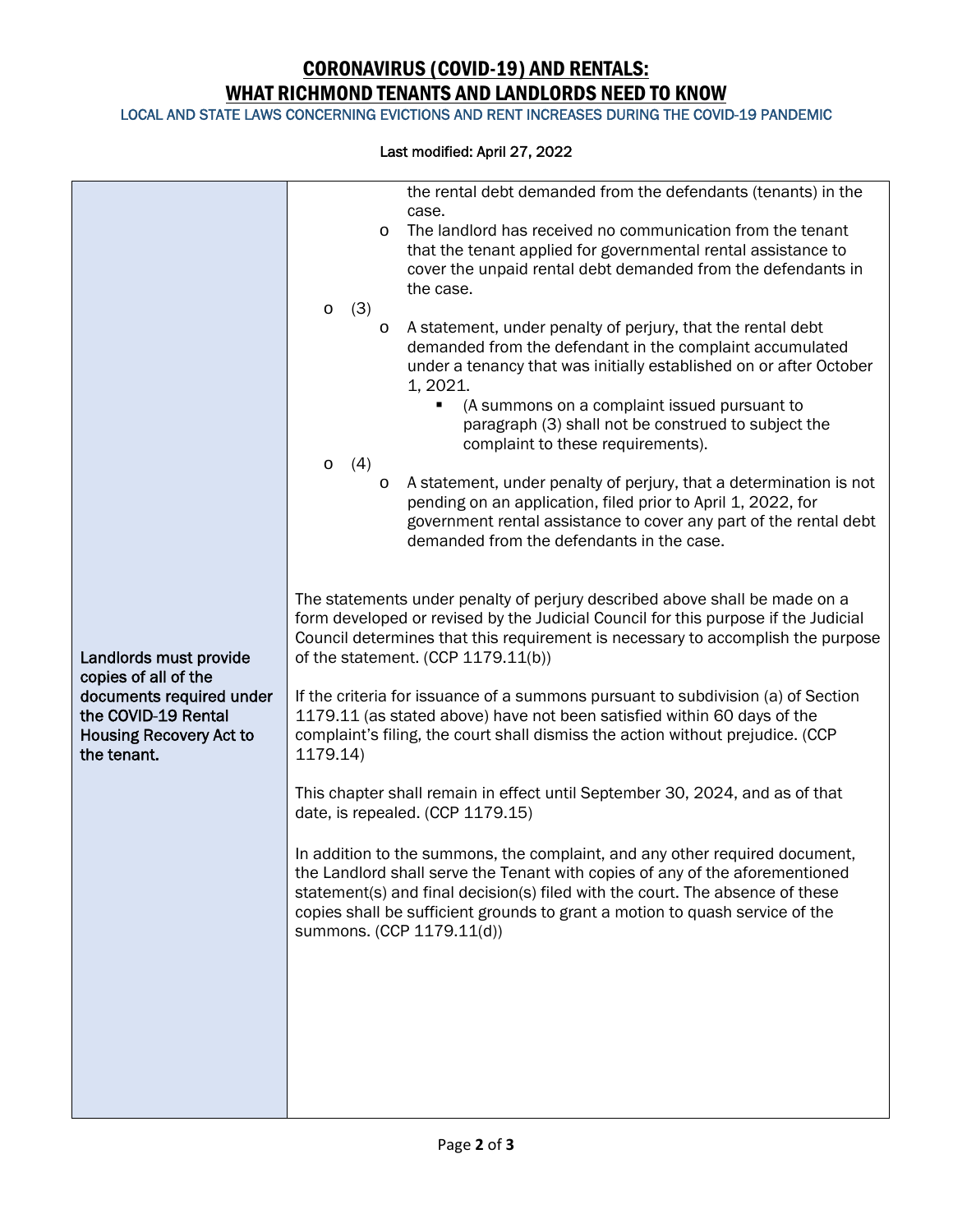LOCAL AND STATE LAWS CONCERNING EVICTIONS AND RENT INCREASES DURING THE COVID-19 PANDEMIC

|                                                                                | "Rental debt" means an unpaid rent or other unpaid financial obligation of a<br>tenant under the tenancy that has come due.                                                                                                                                             |
|--------------------------------------------------------------------------------|-------------------------------------------------------------------------------------------------------------------------------------------------------------------------------------------------------------------------------------------------------------------------|
| <b>Important Definitions</b>                                                   | "Rental debt that accumulated due to COVID-19 hardship" means COVID-19<br>rental debt, COVID-19 recovery period rental debt, or a combination of both, if it<br>accumulated during a tenancy initially established<br>before October 1, 2021.                           |
|                                                                                | "COVID-19 rental debt" means unpaid rent or any other unpaid financial<br>obligation of a tenant under the tenancy that came due during the covered time<br>period. "Covered time period" means the time period between March 1, 2020,<br>and September 30, 2021.       |
|                                                                                | "COVID-19 recovery period rental debt" means a rental debt of a tenant under a<br>tenancy that came due between October 1, 2021, and March 31, 2022.                                                                                                                    |
|                                                                                | "Pertinent government rental assistance program" means a government rental<br>assistance program for the city, county, or city and county in which<br>the property at issue is located.                                                                                 |
|                                                                                | "Final decision" does not include: The rejection of an application as incomplete<br>or improperly completed by a landlord OR notification that an application is<br>temporarily pending further action by the government rental assistance program<br>or the applicant. |
| For landlords who have<br>tenants that incur rental<br>debt "COVID-19 recovery | For Landlords of tenants with "COVID-19 recovery period rental debt," landlords<br>must, in the notice to pay rent or quit, provide notice about the state's COVID-19<br>rental relief plan (Cal. Code of Civ. Proc. §1179.10).                                         |
| period rental debt,"<br>(between October 1, 2021,<br>and March 31, 2022)       | Before April 1, 2022, a notice for a residential rental property that demands<br>COVID-19 recovery period rental debt shall be modified as follows:                                                                                                                     |
| special language must be<br>included in the Notice to<br>Pay Rent.             | $\circ$ The time period in which the tenant may pay the amount due or deliver<br>possession of the property shall be no shorter than three days, excluding<br>Saturdays, Sundays, and other judicial holidays.<br>The notice shall include:<br>$\circ$                  |
|                                                                                | The amount of rent demanded and date each amount became<br>$\circ$<br>due.<br>The telephone number and internet website address of pertinent<br>$\circ$                                                                                                                 |
|                                                                                | government rental assistance program.<br>The following bold text in at least 12-point font:<br>O<br>"IMPORTANT NOTICE FROM THE STATE OF CALIFORNIA - YOU<br>$\circ$<br>MUST TAKE ACTION TO AVOID AN EVICTION: As part of the state's                                    |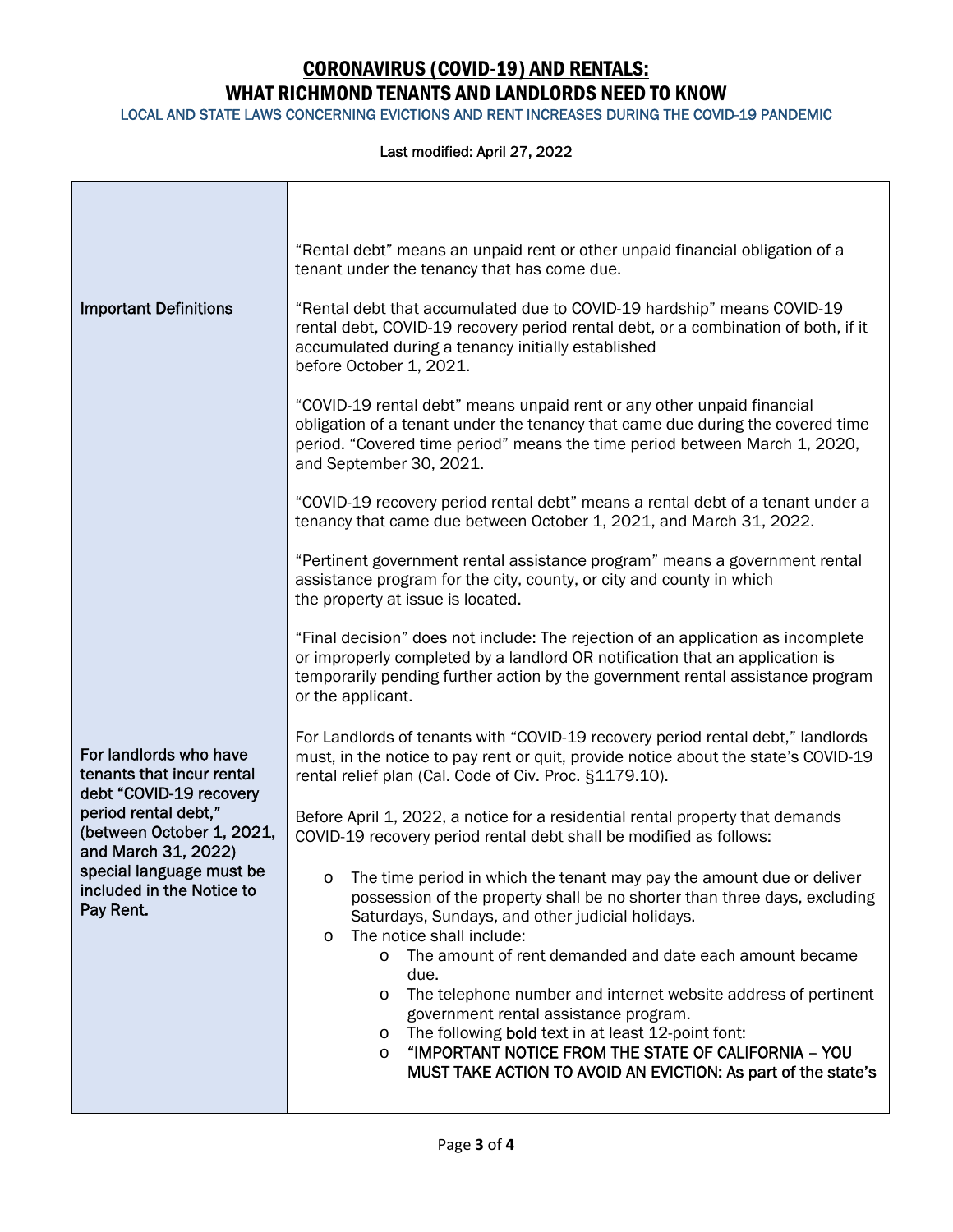LOCAL AND STATE LAWS CONCERNING EVICTIONS AND RENT INCREASES DURING THE COVID-19 PANDEMIC

| COVID-19 relief plan, money has been set aside to help renters<br>who have fallen behind on rent or utility payments.                                                                                                                                                                                                                 |
|---------------------------------------------------------------------------------------------------------------------------------------------------------------------------------------------------------------------------------------------------------------------------------------------------------------------------------------|
| If you cannot pay the amount demanded in this notice, YOU<br>SHOULD COMPLETE A RENTAL ASSISTANCE APPLICATION<br>IMMEDIATELY! It is free and simple to apply. Citizenship or<br>immigration status does not matter.                                                                                                                    |
| DO NOT DELAY! IF YOU DO NOT COMPLETE YOUR APPLICATION<br>FOR RENTAL ASSISTANCE WITHIN 15 BUSINESS DAYS, YOUR<br>LANDLORD MAY BE ABLE TO SUE TO OBTAIN A COURT ORDER<br>FOR YOUR EVICTION.                                                                                                                                             |
| You can start your application by calling 1-833-430-2122 or<br>visiting http://housingiskey.com.                                                                                                                                                                                                                                      |
| This notice must be in the language the lease contract was<br>$\circ$<br>negotiated, if negotiated a different language than English.                                                                                                                                                                                                 |
| On or after April 1, 2022, and before July 1, 2022, a notice for residential rental<br>property that demands payment of COVID-19 recovery period rental debt shall be<br>modified as follows:                                                                                                                                         |
| "NOTICE FROM THE STATE OF CALIFORNIA:                                                                                                                                                                                                                                                                                                 |
| If you completed an application for government rental assistance on or<br>before March 31, 2022, you may have protections against eviction. For<br>information about legal resources that may be available to you, visit<br>lawhelpca.org."                                                                                           |
| The court or defendant may motion to dismiss the case if the notice does not<br>comply with these requirements.                                                                                                                                                                                                                       |
| A defendant may raise the insufficiency of a notice pursuant to this section as a<br>complete defense to an unlawful detainer.                                                                                                                                                                                                        |
| For rental debt that accumulated due to COVID-19 hardship that was incurred on<br>or after October 1, 2021, and before March 31, 2022, a landlord must be<br>compensated for all the unpaid rent demanded in the notice that forms the basis<br>of the complaint to prevent an unlawful detainer judgment based on that<br>complaint. |
| A court shall prevent the forfeiture of a lease or rental agreement, whether<br>written or oral, and whether the tenancy has terminated, and restore the tenant<br>to the former estate or tenancy, if necessary, if all the following apply:                                                                                         |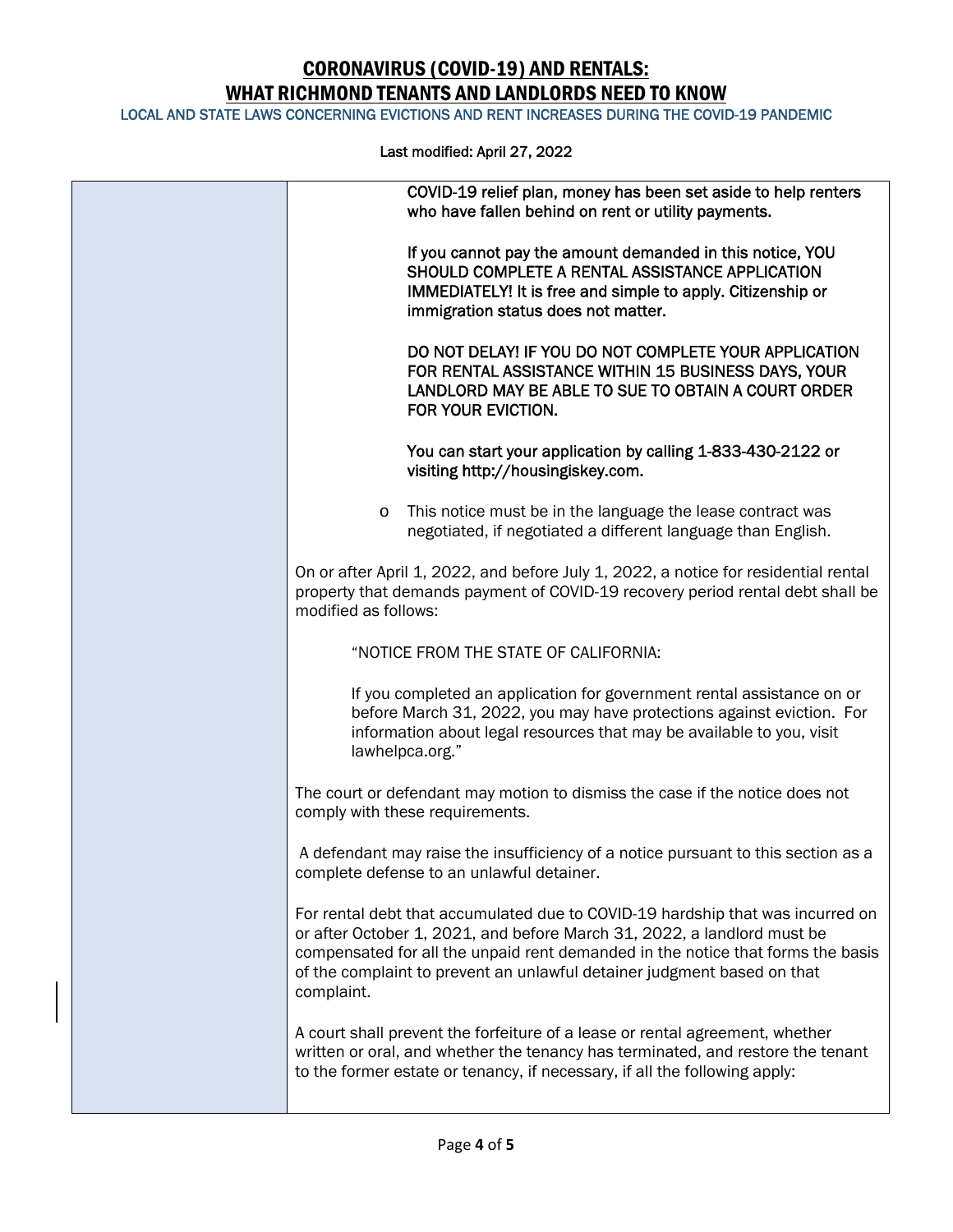LOCAL AND STATE LAWS CONCERNING EVICTIONS AND RENT INCREASES DURING THE COVID-19 PANDEMIC

|                                                                                                                                                                                                  |                                                                                                                                                                                                    | (1) The complaint for unlawful detainer is based on a demand for<br>payment of rental debt that accumulated due to COVID-19 financial<br>hardship.                                                                                                        |
|--------------------------------------------------------------------------------------------------------------------------------------------------------------------------------------------------|----------------------------------------------------------------------------------------------------------------------------------------------------------------------------------------------------|-----------------------------------------------------------------------------------------------------------------------------------------------------------------------------------------------------------------------------------------------------------|
| Tenants may apply for<br>rental assistance (by<br>March 31, 2022) and can<br>use this to apply for relief<br>from forfeiture of their<br>lease or rental agreement<br>(to have the court dismiss |                                                                                                                                                                                                    | (2) The tenant submits verification to the court that a government rental<br>assistance program has approved an application for rental assistance<br>corresponding to part or all of the rental debt demanded in the<br>complaint.                        |
|                                                                                                                                                                                                  | (3) The approved payment from the rental assistance program, together<br>with any additional payments made by the tenant, constitute full payment<br>of the rental debt demanded in the complaint. |                                                                                                                                                                                                                                                           |
|                                                                                                                                                                                                  | the unlawful detainer<br>case).                                                                                                                                                                    | Upon the filing of an application for relief pursuant to this section, the court shall<br>do both of the following:                                                                                                                                       |
|                                                                                                                                                                                                  |                                                                                                                                                                                                    | (1) Set a hearing on the matter on not less than 5 days' notice and not<br>more than 10 days' notice to the parties, to be given by the court, and to<br>be held separately or in conjunction with any regularly noticed hearing or<br>trial in the case. |
|                                                                                                                                                                                                  |                                                                                                                                                                                                    | (2) Stay the action if no judgment has been entered in the case,<br>immediately stay execution of any writ of possession issued in the case<br>through the date of the hearing, and notify the sheriff accordingly.                                       |
|                                                                                                                                                                                                  |                                                                                                                                                                                                    | At this hearing, the court will rule on the application for relief from the tenant in<br>one of the following ways:                                                                                                                                       |
|                                                                                                                                                                                                  |                                                                                                                                                                                                    | (A) If the tenant does not qualify for relief pursuant to subdivision (a), the<br>court shall deny the application. A denial pursuant to this subparagraph<br>may be used as evidence in an unlawful detainer action between the<br>parties.              |
|                                                                                                                                                                                                  |                                                                                                                                                                                                    | (B) If the tenant qualifies for relief, and the landlord has received all of<br>the payments as described in paragraph (3) above, then the court shall<br>grant the application, set aside any judgment issued in the case, and<br>dismiss the case.      |
|                                                                                                                                                                                                  |                                                                                                                                                                                                    | (C) If the tenant qualifies for relief, and the landlord has not received all<br>of the payments described in paragraph (3) above, the court shall do all<br>of the following:                                                                            |
|                                                                                                                                                                                                  |                                                                                                                                                                                                    | (i) Set a follow up hearing to be held within 15 days, excluding<br>Saturdays, Sundays, and other judicial holidays.                                                                                                                                      |
|                                                                                                                                                                                                  |                                                                                                                                                                                                    |                                                                                                                                                                                                                                                           |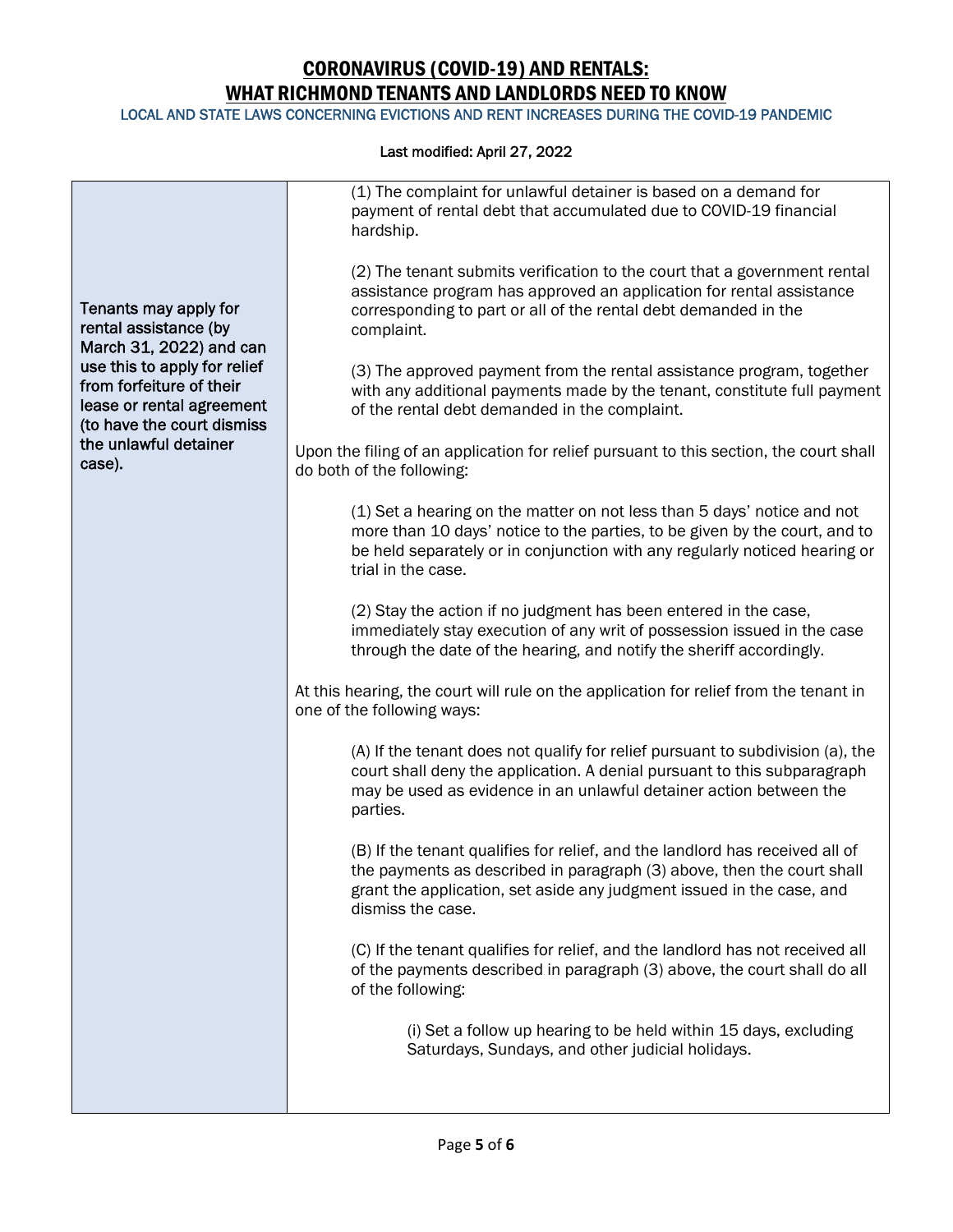LOCAL AND STATE LAWS CONCERNING EVICTIONS AND RENT INCREASES DURING THE COVID-19 PANDEMIC

|                                                                                                                                                         | (ii) Extend the stay of the action through the date of that. Follow<br>up hearing.                                                                                                                                                                                                                                                                                                                                                                                                                                                                                                                                                                                                                                                                                                                                                                                                                                                                                                                                                 |
|---------------------------------------------------------------------------------------------------------------------------------------------------------|------------------------------------------------------------------------------------------------------------------------------------------------------------------------------------------------------------------------------------------------------------------------------------------------------------------------------------------------------------------------------------------------------------------------------------------------------------------------------------------------------------------------------------------------------------------------------------------------------------------------------------------------------------------------------------------------------------------------------------------------------------------------------------------------------------------------------------------------------------------------------------------------------------------------------------------------------------------------------------------------------------------------------------|
|                                                                                                                                                         |                                                                                                                                                                                                                                                                                                                                                                                                                                                                                                                                                                                                                                                                                                                                                                                                                                                                                                                                                                                                                                    |
|                                                                                                                                                         | (iii) Extend the stay of execution of any writ of possession in the<br>case through the date of that follow up hearing.                                                                                                                                                                                                                                                                                                                                                                                                                                                                                                                                                                                                                                                                                                                                                                                                                                                                                                            |
|                                                                                                                                                         | In an action filed before April 1, 2022, judgment or default judgment shall not be<br>issued in favor of the plaintiff (Landlord) unless the court finds, upon review of<br>the pleadings and any other evidence brought before it, that both of the following<br>are true:                                                                                                                                                                                                                                                                                                                                                                                                                                                                                                                                                                                                                                                                                                                                                        |
|                                                                                                                                                         | (A) Before filing the complaint, the plaintiff completed an application to<br>the pertinent government rental assistance program for rental assistance<br>to cover the rental debt demanded in the complaint.                                                                                                                                                                                                                                                                                                                                                                                                                                                                                                                                                                                                                                                                                                                                                                                                                      |
| A Court will not issue a<br><b>Judgment or a Default</b><br><b>Judgment unless the Court</b><br>finds certain requirements<br>are met. (CCP 1179.11(c)) | (B) The plaintiff's application for rental assistance was denied because of<br>lack of eligibility, lack of funding, or the application remained incomplete<br>due to the tenant's failure to properly complete the portion of the<br>application that is the responsibility of the tenant for 15 days, excluding<br>Saturdays, Sundays, and other judicial holidays, after the landlord<br>properly completed the portion of the application that is responsibility of<br>the landlord.                                                                                                                                                                                                                                                                                                                                                                                                                                                                                                                                           |
|                                                                                                                                                         | In an action filed on or after April 1, 2022, and before July 1, 2022, a judgment<br>or default judgment shall not be issued in favor of the plaintiff (Landlord) unless<br>the court finds, upon review of the pleadings and any other evidence brought<br>before it that one of the following is true:                                                                                                                                                                                                                                                                                                                                                                                                                                                                                                                                                                                                                                                                                                                           |
|                                                                                                                                                         | (A) (i) Before April 1, 2022, the plaintiff (Landlord) completed an<br>application to the pertinent governmental rental assistance program<br>for rental assistance to cover that portion of the rental debt<br>demanded in the complaint that constitutes rental debt that<br>accumulated due to COVID-19 hardship; AND (ii) the plaintiff's<br>application for rental assistance was denied because of lack of<br>eligibility, lack of funding, or the application remained incomplete due<br>to the tenant's failure to properly complete the portion of the<br>application that is the responsibility of the tenant for 15 days,<br>excluding Saturdays, Sundays, and other judicial holidays, after the<br>landlord properly completed the portion of the application that is<br>responsibility of the landlord.<br>(B) A determination is not pending on an application, filed prior to April 1,<br>2022, for government rental assistance to cover any part of the<br>rental debt demanded from the defendants in the case. |
|                                                                                                                                                         |                                                                                                                                                                                                                                                                                                                                                                                                                                                                                                                                                                                                                                                                                                                                                                                                                                                                                                                                                                                                                                    |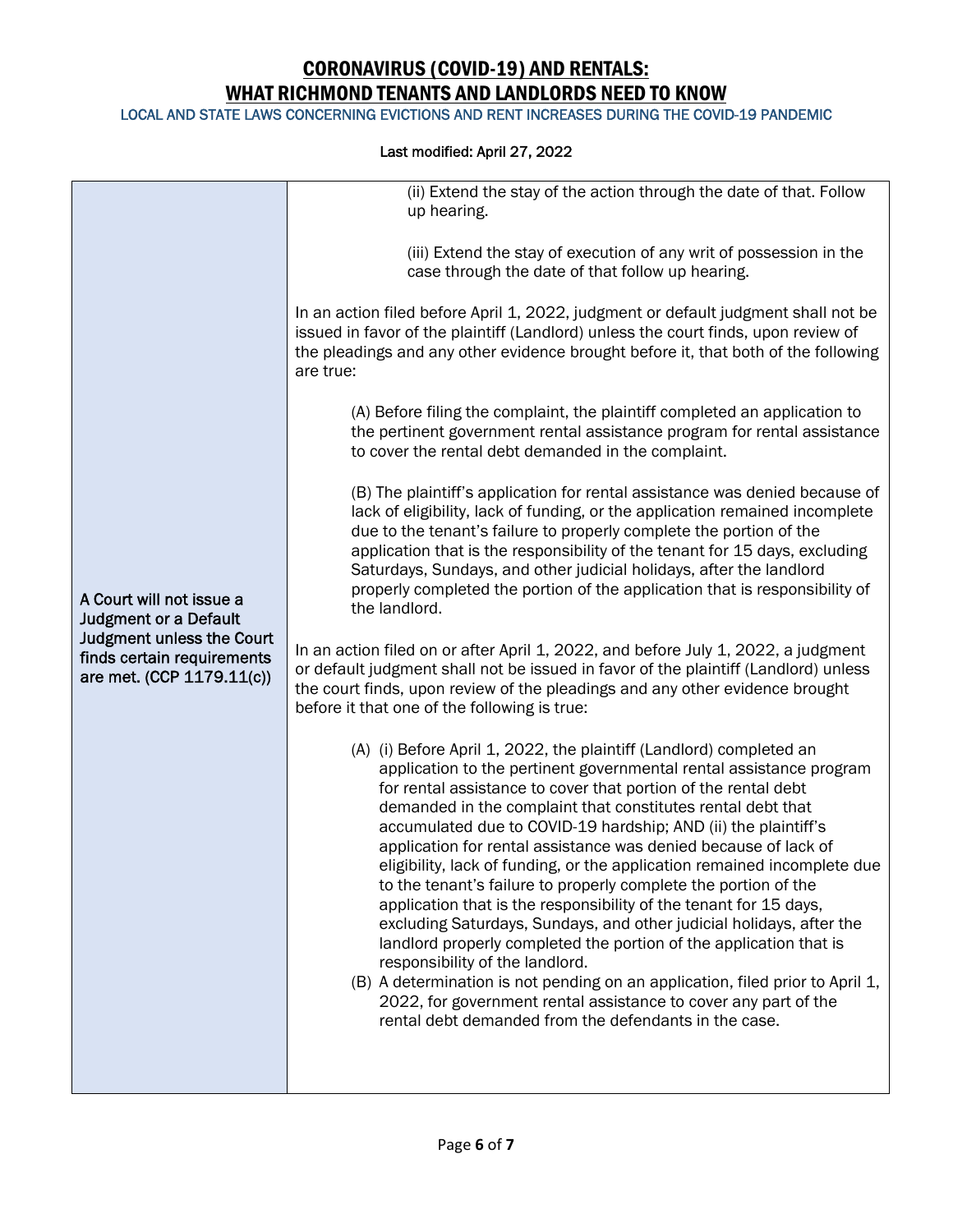LOCAL AND STATE LAWS CONCERNING EVICTIONS AND RENT INCREASES DURING THE COVID-19 PANDEMIC

|                                                                                                                                                                                                                                                                        | If the Tenant contests whether the Landlord has met the requirements above,<br>the Landlord shall bear the burden of proving to the court that they have met<br>those requirements. (CCP 1179.11(e))<br>Failure to comply with these requirements may render the lawsuit defective and<br>the court will not issue summons and/or the case will be subject to dismissal in<br>court.<br>SHOULD YOU HAVE ANY QUESTIONS REGARDING THE ABOVE<br>INFORMATION, YOU SHOULD SPEAK TO AN ATTORNEY AS SOON<br>AS POSSIBLE.                                                                                                                                                                                                                                                                                                                                                                                                                                                                                                                                                                                                                                                                                                                                                                                                                                                                                                                                                                                                                                                                                                                                                                                                                                                  |
|------------------------------------------------------------------------------------------------------------------------------------------------------------------------------------------------------------------------------------------------------------------------|--------------------------------------------------------------------------------------------------------------------------------------------------------------------------------------------------------------------------------------------------------------------------------------------------------------------------------------------------------------------------------------------------------------------------------------------------------------------------------------------------------------------------------------------------------------------------------------------------------------------------------------------------------------------------------------------------------------------------------------------------------------------------------------------------------------------------------------------------------------------------------------------------------------------------------------------------------------------------------------------------------------------------------------------------------------------------------------------------------------------------------------------------------------------------------------------------------------------------------------------------------------------------------------------------------------------------------------------------------------------------------------------------------------------------------------------------------------------------------------------------------------------------------------------------------------------------------------------------------------------------------------------------------------------------------------------------------------------------------------------------------------------|
| <b>Under City of Richmond's</b><br><b>Urgency Ordinance 02-21</b><br>("Eviction Moratorium"),<br>adopted March 23, 2021,<br>Landlords are prohibited<br>from evicting tenants in<br>most circumstances during<br>the Local Emergency and<br>sixty (60) days afterward. | On March 23, 2021, the Richmond City Council adopted Urgency Ordinance 02-<br>21, establishing a temporary moratorium on certain evictions of residential<br>tenants in Richmond through the state of the local emergency and sixty (60) days<br>thereafter. The Urgency Ordinance states, among other things, that:<br>(A) During the local emergency and continuing for sixty days afterward,<br>except as set forth under sections (B) and (C), no landlord may lawfully<br>engage in any of the following behaviors in respect to residential tenants:<br>1. Evict a tenant or require a tenant to vacate, including seeking the entry of<br>an eviction judgement or by causing or permitting a writ of possession to<br>be executed.<br>2. Represent to a tenant that the tenant is required by law to move out of<br>their unit.<br>(B) Nothing in subsection (A) above shall limit a landlord from using the<br>procedures outlined in state law, COVID-19 Tenant Relief Act, Code of<br>Civil Procedure 1179.01 through 1179.07 and any subsequent state law<br>regarding evictions related to a tenant's failure to pay rent.<br>(C) The prohibitions in subsections $(A)(1-2)$ above do not apply where the<br>grounds for eviction stated in the termination notice are:<br>1. A nuisance that poses an imminent health or safety threat<br>2. The tenant has failed to pay rent that came due between March 1, 2020,<br>and September 30, 2021, pursuant to the COVID-19 Tenant Relief Act<br>3. The termination is to remove the residential real property from the rental<br>market (Ellis Act), but only authorized by Government Code section 7060<br>et seq. and following the requirements of the Chapter 5, Richmond Rent<br>Board Regulation. |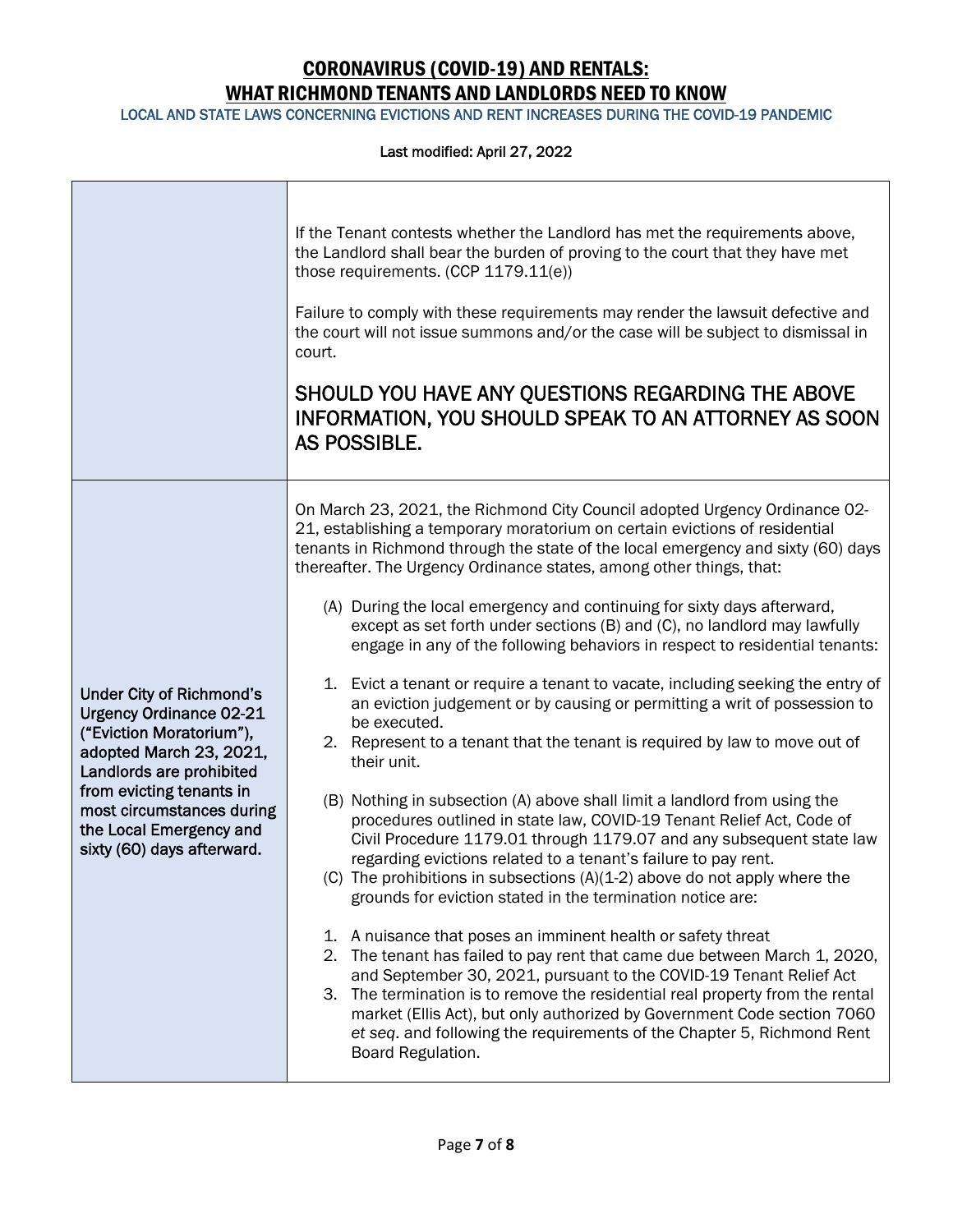LOCAL AND STATE LAWS CONCERNING EVICTIONS AND RENT INCREASES DURING THE COVID-19 PANDEMIC

|                                                                                                                                                                                                                                              | Any notice of termination of tenant served on a tenant during the local emergency<br>and sixty days afterward shall include the following statement in bold underlined,<br>12-point font:                                                                                                                                                                                                                                                                                                                                                                                                                                                                                                                                                                                                                                                     |
|----------------------------------------------------------------------------------------------------------------------------------------------------------------------------------------------------------------------------------------------|-----------------------------------------------------------------------------------------------------------------------------------------------------------------------------------------------------------------------------------------------------------------------------------------------------------------------------------------------------------------------------------------------------------------------------------------------------------------------------------------------------------------------------------------------------------------------------------------------------------------------------------------------------------------------------------------------------------------------------------------------------------------------------------------------------------------------------------------------|
|                                                                                                                                                                                                                                              | "An Emergency Eviction Moratorium is currently in effect, Other than for failure to pay rent,<br>an imminent health or safety threat or to remove the residential real property from the<br>rental market, but only when authorized by Government Code section 7060 et seq.,                                                                                                                                                                                                                                                                                                                                                                                                                                                                                                                                                                  |
| <b>City of Richmond Urgency</b><br>Ordinance 02-21 Noticing<br>Requirements                                                                                                                                                                  | residential evictions are restricted during the local COVID-19 Emergency declared by the<br>City of Richmond. Residential tenants who are being evicted for failure to pay rent may<br>have additional protections under California law. You may contact the Richmond Rent<br>Program at (510) 234-RENT(7368) for additional information and referrals or visit<br>www.richmondrent.org."                                                                                                                                                                                                                                                                                                                                                                                                                                                     |
|                                                                                                                                                                                                                                              | The section above shall not apply in cases of eviction for nonpayment of rent that<br>became due between March 1, 2020, and June 30, 2021. *                                                                                                                                                                                                                                                                                                                                                                                                                                                                                                                                                                                                                                                                                                  |
|                                                                                                                                                                                                                                              | *This date is subject to change to comply with AB 832.                                                                                                                                                                                                                                                                                                                                                                                                                                                                                                                                                                                                                                                                                                                                                                                        |
| Violations of the City's<br><b>Urgency Ordinance may be</b><br>asserted as an affirmative                                                                                                                                                    | Violations of the City's Urgency Ordinance may be asserted as an affirmative<br>action defense in any action brought to recover possession of a residential unit<br>where the notice of termination was served during the local emergency or sixty<br>(60) days after.                                                                                                                                                                                                                                                                                                                                                                                                                                                                                                                                                                        |
| defense in any action<br>brought to recover<br>possession of a Residential<br>unit and Tenants may<br>institute civil proceedings<br>for injunctive relief and<br>treble damages, including<br>damages for mental and<br>emotional distress. | If a Landlord violates the City's Ordinance, an aggrieved tenant may institute a<br>civil proceeding for injunctive relief, money damages of not more than three<br>times actual damages (including damages for mental or emotional distress), and<br>whatever other relief a court deems appropriate. If damages are awarded for<br>mental or emotional distress, the award shall only be trebled if the trier of fact<br>finds that the Landlord acted in knowing violation of or in reckless disregard of<br>the provisions of the Ordinance. The prevailing party shall be entitled to<br>reasonable attorney's fees and costs pursuant to order of the court. The remedy<br>available under this section shall be in addition to any other existing remedies<br>which may be available to the tenant under local, state, or federal law. |
| Landlords must have "just<br>cause" to evict in the City<br>of Richmond.                                                                                                                                                                     | The City's just cause for eviction law provided in the Richmond Rent Ordinance<br>(RMC 11.100) will continue to apply to most Tenants. Under the just cause for<br>eviction provisions of the Rent Ordinance, Tenants can only be evicted for<br>specific reasons stated in the law. For more information on the "just causes" for<br>eviction in Richmond, please visit<br>http://www.ci.richmond.ca.us/3387/Termination-of-Tenancy or call (510) 234-<br>RENT [7368].                                                                                                                                                                                                                                                                                                                                                                       |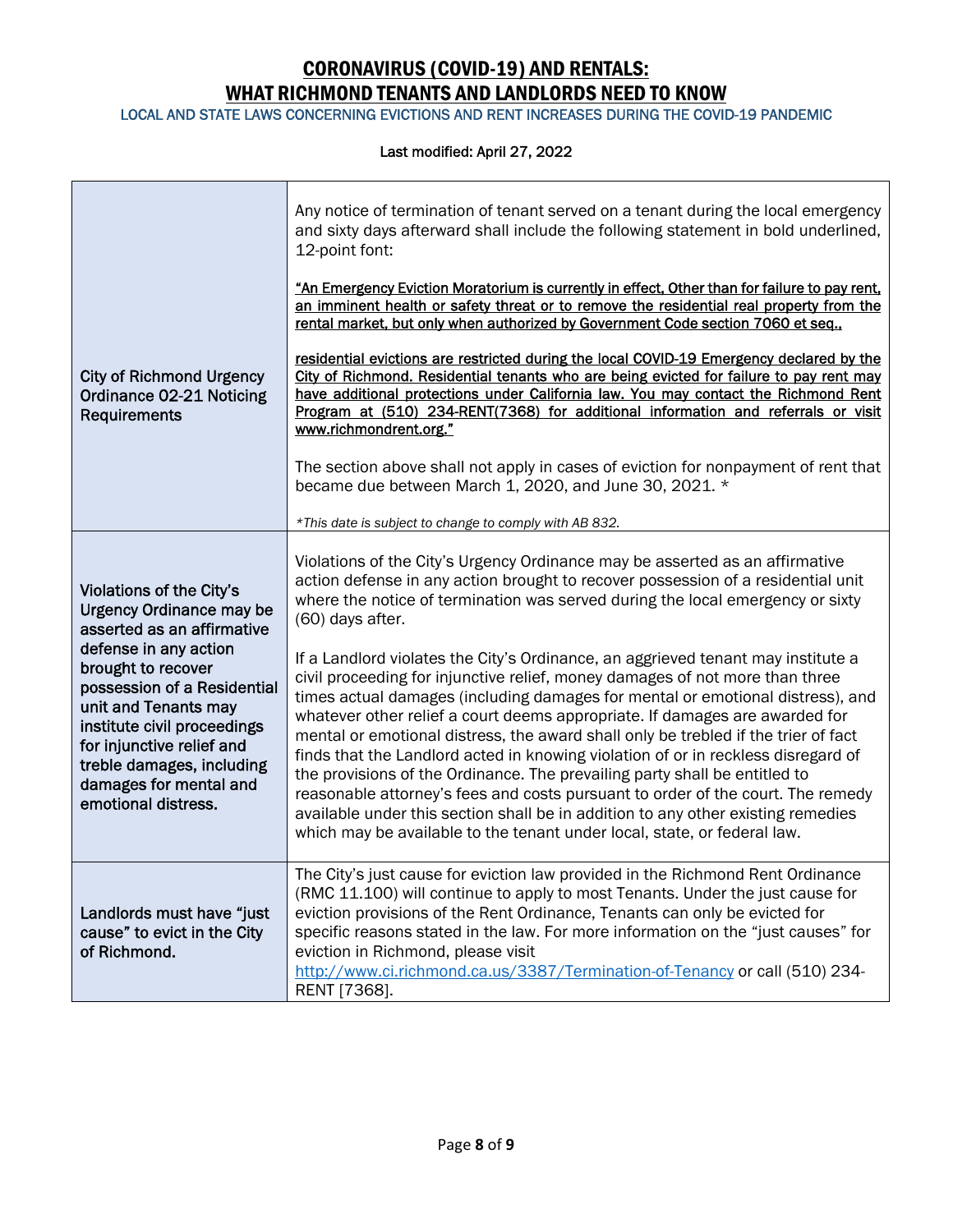LOCAL AND STATE LAWS CONCERNING EVICTIONS AND RENT INCREASES DURING THE COVID-19 PANDEMIC

| Due to the passage of AB-<br>832, the repayment period<br>for rent deferred under<br>Richmond's eviction and<br>rent increase moratorium<br>is November 1, 2021. | Landlords may not pursue rent debt owed that fell within the active time period<br>of the City's moratorium until after the expiration of the covered time period<br>under the CTRA. Any rent debt owed that is incurred after the expiration of the<br>City's moratorium is still protected under State law, the collection of which must<br>be consistent with AB-832.<br>In accordance with the City's grace period, and AB-832, Landlords may not |
|------------------------------------------------------------------------------------------------------------------------------------------------------------------|-------------------------------------------------------------------------------------------------------------------------------------------------------------------------------------------------------------------------------------------------------------------------------------------------------------------------------------------------------------------------------------------------------------------------------------------------------|
| The full text of the COVID-                                                                                                                                      | pursue COVID-19 rental debt in Small Claims Court until November 1, 2021.                                                                                                                                                                                                                                                                                                                                                                             |
| 19 Tenant Relief Act of<br>2020 is accessible on the<br>State of California website.                                                                             | COVID-19 Tenant Relief Act of 2020:<br>https://leginfo.legislature.ca.gov/faces/billTextClient.xhtml?bill_id=201920200<br><b>AB3088</b>                                                                                                                                                                                                                                                                                                               |
| The full text of the<br>amended COVID-19 Tenant<br>Relief Act is accessible on<br>the State of California<br>website.                                            | COVID-19 Tenant Relief Act (As Amended by SB-91):<br>https://leginfo.legislature.ca.gov/faces/billTextClient.xhtml?bill_id=202120220<br><b>SB91</b>                                                                                                                                                                                                                                                                                                   |
| The full text of the<br>amended COVID-19 Tenant<br>Relief Act and the COVID-<br>19 Rental Housing<br><b>Recovery Act is accessible</b>                           | COVID-19 Rental Housing Recovery Act (AB-832):<br>https://leginfo.legislature.ca.gov/faces/billNavClient.xhtml?bill_id=202120220A<br><b>B832</b>                                                                                                                                                                                                                                                                                                      |
| on the State of California<br>website.                                                                                                                           | COVID-19 Rental Housing Recovery Act (As amended by AB-2179):<br>https://leginfo.legislature.ca.gov/faces/billNavClient.xhtml?bill_id=202120220A<br>B2179                                                                                                                                                                                                                                                                                             |
| The full text of the City of<br><b>Richmond Eviction</b><br>Moratorium is accessible<br>on our website.                                                          | City of Richmond Urgency Ordinance 02-21, Eviction Moratorium:<br>http://www.ci.richmond.ca.us/DocumentCenter/View/57404/Ordinance-02-21-<br><b>NS</b>                                                                                                                                                                                                                                                                                                |
| Call the City of Richmond<br><b>Cares Hotline at</b><br>(510) 620-6700 for<br><b>Richmond COVID-19-</b><br>related resources and<br>information.                 | Call the Richmond Cares Hotline at (510) 620-6700 if you have any questions<br>related to Richmond COVID-19 resources, City of Richmond services, or the<br>Shelter-In-Place Order. The hotline is operational Monday-Friday, from 8:30 AM to<br>5:00 PM.                                                                                                                                                                                             |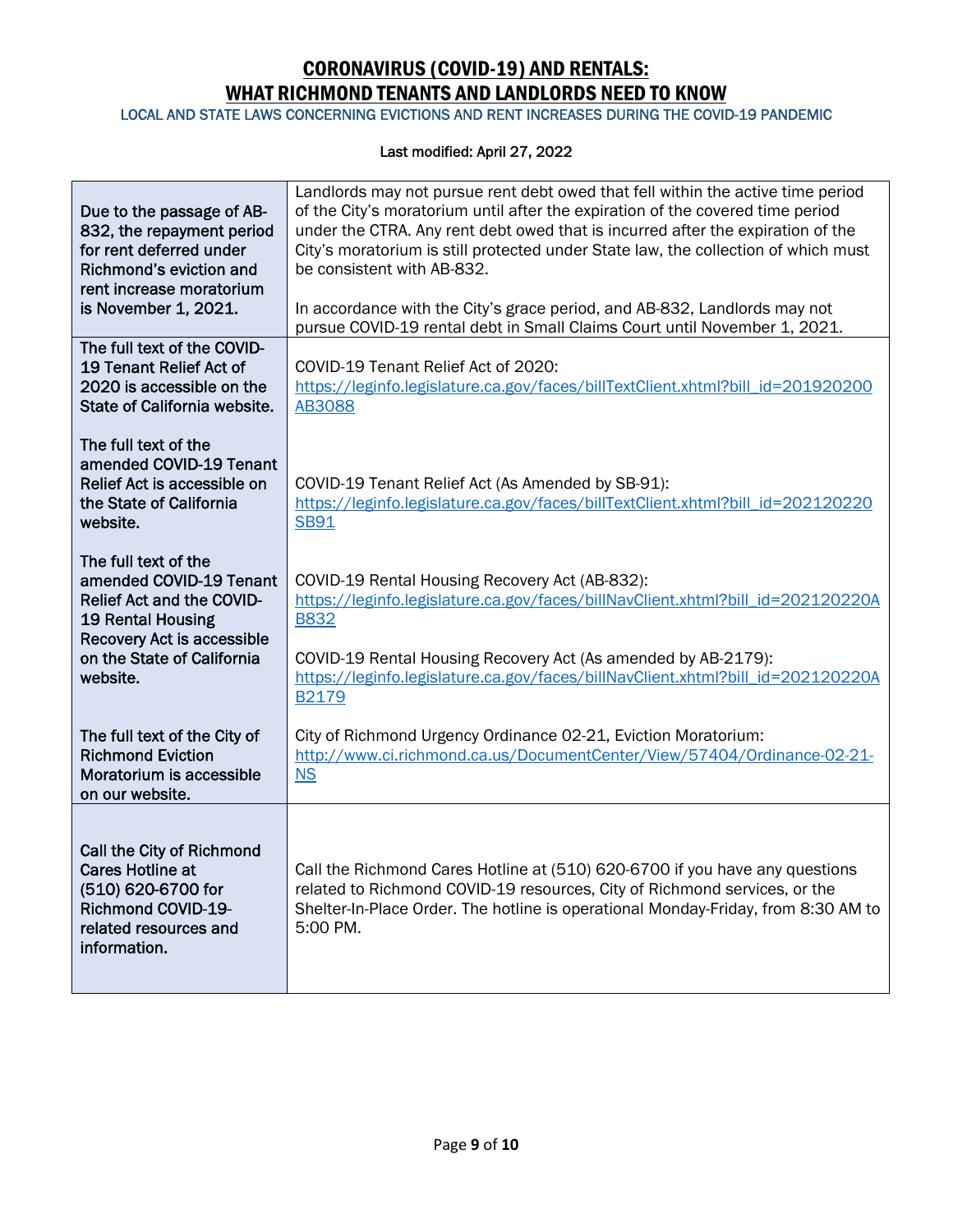LOCAL AND STATE LAWS CONCERNING EVICTIONS AND RENT INCREASES DURING THE COVID-19 PANDEMIC

#### Last modified: April 27, 2022

| <b>Additional COVID-19</b><br>related resources and<br>information is accessible<br>on the City of Richmond's<br>website.                                                            | Access additional resources and information about City Services and Richmond<br>COVID-19 resources at www.ci.richmond.ca.us./3914/Richmond-Coronavirus-<br><b>Info</b><br>Access the California State's Rental Assistance Program at <b>housingiskey.com</b> |
|--------------------------------------------------------------------------------------------------------------------------------------------------------------------------------------|--------------------------------------------------------------------------------------------------------------------------------------------------------------------------------------------------------------------------------------------------------------|
| More information about<br>the current Shelter In Place<br>order is accessible on the<br><b>Contra Costa County</b><br>website.                                                       | For more information about COVID-19 and the County's response, please visit<br>https://www.coronavirus.cchealth.org/                                                                                                                                         |
| <b>Additional resources to</b><br>address food, shelter,<br>health, and other<br>emergency needs are<br>accessible through the<br><b>Contra Costa County Crisis</b><br>Center (211). | The 211 online database hosts a comprehensive, up-to-date, and free-of-charge<br>database of local health and social services:<br>https://cccc.myresourcedirectory.com/<br>Or dial 2-1-1 for assistance.                                                     |

### FREQUENTLY ASKED QUESTIONS

### 1. Should I get legal help? Where can I find more information?

The new laws are complicated. If you are a Tenant or Landlord and have any concerns about what you need to do under the new laws, we strongly recommend you contact an attorney as soon as possible. Through a contract with the Rent Program, Bay Area Legal Aid offers a virtual clinic for both Landlords and Tenants. To speak with a Bay Area Legal Aid representative, please call (510) 250-5270. If you are a Tenant and have received an eviction notice, you may contact the Eviction Defense Center at (510) 452-4541 for legal assistance and potential representation. For additional information about legal resources that may be available to you, please contact the Contra Costa County Bar Association Lawyer Referral and Information Service at (925) 825-5700 or visit http://www.cccba.org/community/find-alawyer/.

There are many additional educational resources available. The state has created an educational website. The state website provides a summary of protections, frequently asked questions (FAQs), and an app to provide information tailored to your situation. However, the information on the state website covers only statewide protections, so it may provide incomplete information as to protections for Richmond Tenants who could not pay rent that became due before September, or who are facing eviction for reasons other than nonpayment of rent.

### 2. Can a Landlord serve an eviction notice for nonpayment of rent?

Yes. Even if a Tenant has given their Landlord notice and documentation under the City's moratorium, the state law allows Landlords to serve a notice for nonpayment (notice to pay or quit). However, for rental debt accumulated from March 1, 2020 to September 30, 2021, the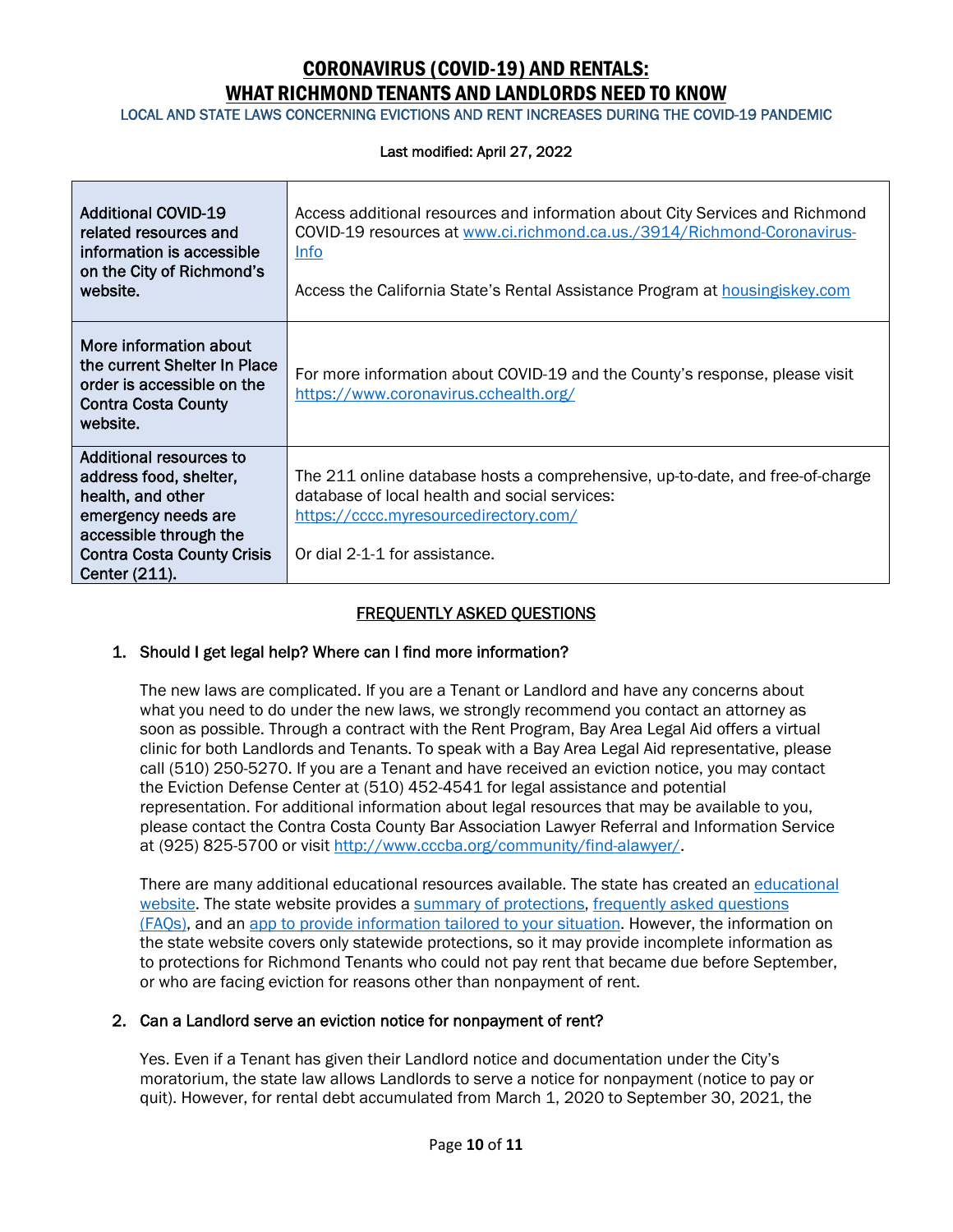LOCAL AND STATE LAWS CONCERNING EVICTIONS AND RENT INCREASES DURING THE COVID-19 PANDEMIC

#### Last modified: April 27, 2022

notice must give the Tenant at least *15* days, excluding holidays and weekends, instead of just three days to pay. Further, on or before July 30, 2021, Landlords shall provide Tenants who, as of July 1, 2020, have not paid one or more rental payments that became due during the "covered" time period (March 1, 2020 – September 30, 2021); with a written notice in 12-point font that explains the Tenants' rights under the COVID-19 Tenant Relief Act. The notice must recite verbatim language provided in the state law. The Landlord may also provide this notice when they issue the termination notice for nonpayment of rent that is served on or before September 30, 2021. For rental debt accumulated on or after October 1, 2021, the notice must give the Tenant at least 3 days, excluding holidays and weekends. Further, Landlords must also provide specific language created by the State (See above for language) in their notice for nonpayment of rent.

If a Tenant receives an eviction notice for nonpayment of rent, we strongly encourage they follow the instructions within the notice and return to the Landlord a signed Declaration of COVID-19 related financial distress prior to the expiration of the notice of termination of tenancy for nonpayment of rent. If a Tenant receives a notice for rental debt accumulated on or after October 1, 2021, it is encouraged to continue to inform your landlord in writing of any COVID-19 related financial distress. Additionally, prior to serving a notice for nonpayment of rent, Landlords are encouraged to contact an attorney as the changes in the law are very complicated and may increase a Landlord's liability if they fail to adhere to its provisions. Likewise, Tenants, who receive a notice for nonpayment of rent, are encouraged to contact an attorney as soon as possible, as a Tenant's rights may depend on them taking specific actions required by law.

### 3. If a Tenant can't pay rent, are they still protected?

Yes. If a Tenant cannot pay their rent in full due to the financial impacts of COVID-19, they are still potentially protected from eviction, but the state law has changed what they must do to invoke those protections. Starting September 1, 2020, through September 30, 2021, any eviction notice for nonpayment of rent must include a declaration of COVID-19-related financial distress form. This is a pre-written statement indicating that the Tenant cannot pay rent because of effects of the pandemic. In order to be protected by the state law, the Tenant must sign and return the declaration of COVID-19-related financial distress form to the Landlord prior to the expiration of the notice of nonpayment of rent. The Declaration is under "penalty of perjury." This means that if the Tenant signs the declaration, they are swearing that the statements in the declaration are truthful.

If a Tenant cannot pay rent due to impacts of COVID-19, we strongly encourage them to (1) provide a COVID-19 related financial distress Declaration to their Landlord on or before rent is due each month, regardless of whatever they are given by the Landlord *AND* return all Declarations that must be provided with eviction notices for nonpayment of covered rent. The declaration form is available here. Tenants should provide the form by one of the methods listed in Question 6 below, request acknowledgment of receipt in writing, and keep proof that they sent the declaration.

Some of the above requirements are no longer applicable for rental debt owed on or after October 1, 2021. Please review the above section on the "COVID-19 Rental Housing Recover Act" for further information. Further, Tenants should immediately contact and apply for rental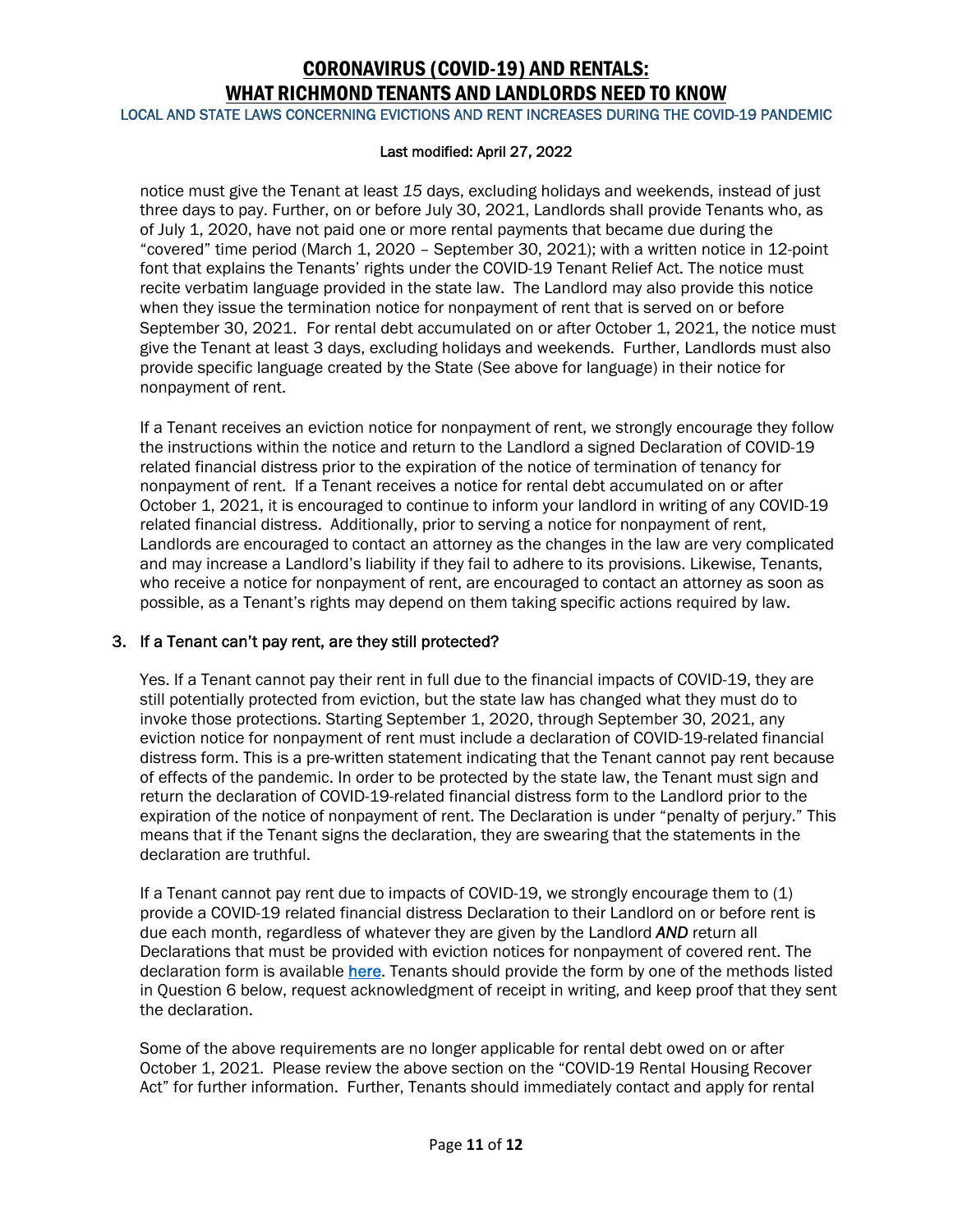LOCAL AND STATE LAWS CONCERNING EVICTIONS AND RENT INCREASES DURING THE COVID-19 PANDEMIC

#### Last modified: April 27, 2022

assistance through "Housing Is Key" by calling 1-833-430-2122 or visiting http://housingiskey.com.

#### 4. Has the payment deadline changed?

The state law provides eviction protections through September 30, 2021, but in order to be protected, the Tenant must (1) return the declaration of COVID-19-related financial distress hardship declaration prior to the expiration of eviction notice, and (2) pay at least 25 percent of the total rent owed from September 1, 2020, through September 30, 2021, by September 30, 2021.

Compliance with the requirements of the COVID-19 Tenant Relief Act will protect tenants from eviction for nonpayment of rent, however, the collection of COVID-19 rental debt is subject to the limitations of both AB-832 and the City of Richmond's Moratorium. If the Tenant met the requirements of the City's moratorium, they will have until November 1, 2021, to pay any rent covered by the City's moratorium or the Landlord may pursue the debt in court.

### 5. The state law provides eviction protections through September 30, 2021. What rents fall under this protection? What do Tenants have to do and how much do they have to pay to be permanently protected from eviction?

The state law separates rent into three time periods: (A) the "protected" time period; (B) the "transition "time period (These to periods together are called the "covered period"); and (C) the "recovery" period.

(A) The protected time period – Rent owed between March 1, 2020, and August 31, 2020.

Landlords may serve a notice to pay rent or quit; however, if, prior to the expiration of the notice of nonpayment of rent the Tenant signs and returns the declaration of COVID-19-related financial distress (which the Landlord must provide with any eviction notice for nonpayment of rent), the Tenant cannot be evicted for nonpayment of this rent, even if the Tenant does not pay any of it.

(B) The transition time period – Rent owed between September 1, 2020, and September 30, 2021.

Landlords may serve a notice to pay rent or quit for each month during this period for which the Tenant has unpaid rent; however, if the Tenant (1) prior to the expiration of the notice of nonpayment of rent, signs and returns the declaration of COVID-19-related financial distress (which the Landlord must provide with any eviction notice for nonpayment of rent), and (2) pays 25 percent of the total rent they could not pay from September 1, 2020, through September 30, 2021, by September 30, 2021, they cannot be evicted for nonpayment of rent. Tenants are required to submit a new Declaration form for each notice of nonpayment of rent that covers rent owed between March 1, 2020, and September 30, 2021. We encourage Tenants to submit a Declaration on their own each month that they cannot pay for the reasons stated in the declaration, whether or not they receive any notice.

(C) "COVID-19 recovery period rental debt" means a rental debt of a tenant under a tenancy that came due between October 1, 2021, and March 31, 2022.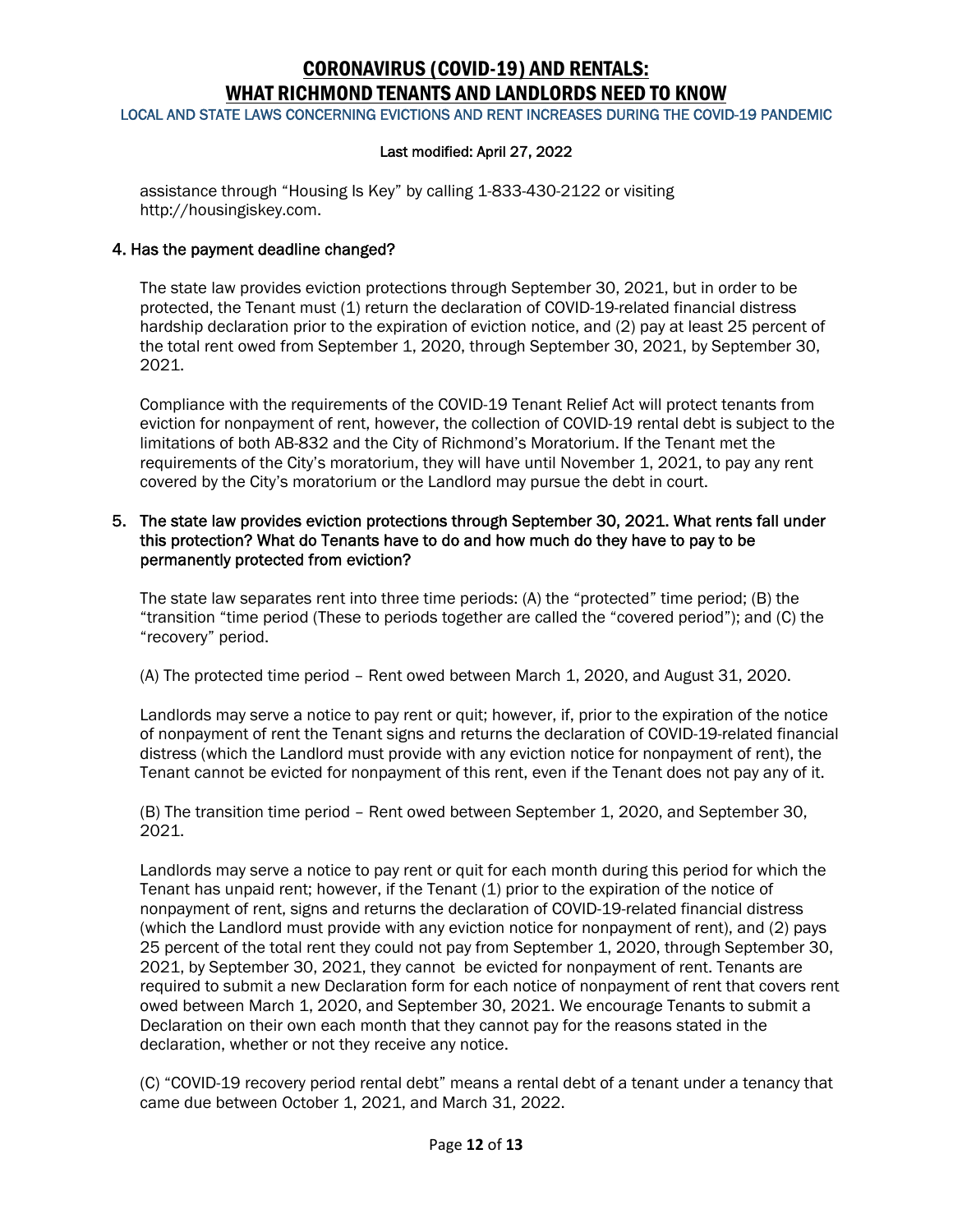LOCAL AND STATE LAWS CONCERNING EVICTIONS AND RENT INCREASES DURING THE COVID-19 PANDEMIC

#### Last modified: April 27, 2022

Example 1: If a Tenant is unable to pay September 2020 and October 2020 rent and they (1) provide a declaration of COVID-19-related financial distress to their Landlord prior to the expiration of each notice the Landlord serves for nonpayment of September and October rent, and (2) make a payment or payments equal to 25 percent of the combined rent for those two months of rent on or before September 30, 2021, then the Landlord cannot evict the Tenant for nonpayment of this rent.

**Example 2:** If a Tenant is unable to pay any of the rental payments that come due between September 1, 2020, and September 30, 2021, and they provide their Landlord with the Declarations in response to each 15-day notice the Landlord sent to them during that time period, and they make a payment or payments equal to 25% of the combined rent due from September 1, 2020 through September 30, 2021, by September 30, 2021, then the Landlord cannot evict the Tenant for nonpayment of this rent.

### 6. How should Tenants return the Declaration form to their Landlord?

Tenants can deliver the Declaration of COVID-19-related financial distress to their Landlord in the following ways:

- In person, if the Landlord indicates in the notice an address at which the declaration may be delivered in person.
- By e-mail, if the Landlord indicates an e-mail address in the notice to which the declaration may be delivered.
- Through U.S. mail to the address indicated by the Landlord in the notice. If the Landlord does not provide an address for delivery in person, then upon the mailing of the declaration by the Tenant to the address provided by the Landlord, the declaration is deemed received by the Landlord on the date posted, if the Tenant can show proof of mailing to the address provided by the Landlord.
- Through any of the same methods that the Tenant can use to deliver the payment pursuant to the notice, if delivery of the declaration by that method is possible. [Tenant Relief Act, Code of Civil Procedure Section 1179.03(f).]

It is important for Tenants to keep proof that they delivered the declaration. For example, if they mail the declaration, they should obtain proof of mailing or proof of service from the Post Office and take a picture of the signed declaration alongside the addressed envelope.

### 7. Do Tenants have to provide any documentation to prove inability to pay?

No, most Tenants do not have to provide documentation other than the mandatory declaration of COVID-19-related financial distress, even if the Landlord asks for it. However, prior to service a notice for nonpayment of rent, if a Landlord has independent evidence in their possession that a Tenant is a "High-income Tenant" (those earning more than 130 percent of median household income) a Landlord may request that the high-income Tenant provide documentation to support their Declaration of a Covid-19 related financial distress. Such a request by the Landlord must be made in their 15-day notice for nonpayment of rent for "Highincome Tenant" and must include specific language provided by the State. If a Landlord decides to pursue this avenue, they are strongly encouraged to contact an attorney, as failure to adhere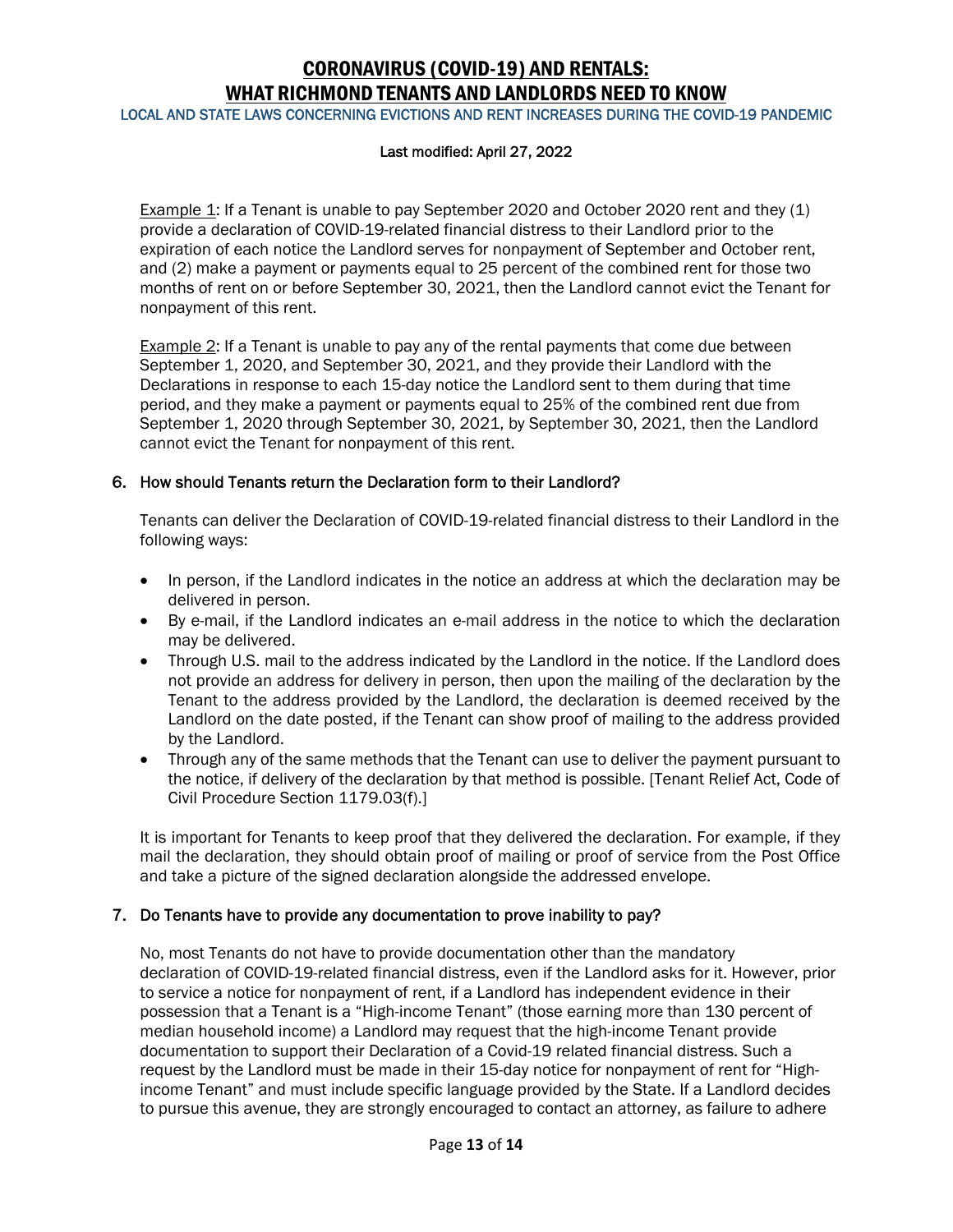LOCAL AND STATE LAWS CONCERNING EVICTIONS AND RENT INCREASES DURING THE COVID-19 PANDEMIC

#### Last modified: April 27, 2022

to the provisions of the State law may subject Landlords to increase liability, including attorney fees. Under no circumstance may a Landlord request or demand a regular income Tenant to provide financial documentation.

For more information about the documentation requirement for high-income Tenants, please visit https://landlordtenant.dre.ca.gov/faqs.html and scroll down to the question "Can a Landlord require a high-income Tenant to provide documentation supporting the Tenant's claim that the Tenant has suffered COVID-19-related financial distress?"

### 8. What if a Tenant does not return the mandatory declaration on time?

For the "protected" time period (March 1, 2020 to August 31, 2020), in order to be protected from eviction, Tenants must sign and return the declaration prior to the expiration of the notice of nonpayment of rent. However, if they do not do so on time, they may be able to do so later in response to an unlawful detainer action (eviction lawsuit) that is filed and if they can convince the court that their inability to return the declaration within the required time period was due to "mistake, inadvertence, surprise, or excusable neglect," the court must dismiss the case. Additionally, if the alleged rent owed is for the "transition" time period (September 1, 2020 to September 30, 2021), then the Tenant must also pay 25% of the rent owed within 5 days of the court's order to do so. If paid within this time, the court must dismiss the case.

#### 9. How are the courts handling eviction cases?

The temporary emergency court rules that effectively delayed most evictions have been lifted however, the state law extends the pause for nonpayment of rent eviction cases until October 1, 2021. The pause is not a reason for Tenants to do nothing. In order to be protected from eviction for nonpayment of rent, Tenants must provide their Landlord with the declaration of COVID-19 related financial distress in response to each 15-day notice the Landlord serves the Tenant prior to the expiration of the notice and, if applicable, pay 25% of the total rent owed by September 30, 2021. Even if the Tenant does not receive any notices, we encourage Tenants to provide declarations to their Landlord on or before rent is due if they cannot pay in full due to effects of COVID-19.

### 10. If Tenants cannot be evicted, do they still owe rent?

Yes, neither Richmond's Eviction Moratorium nor the state law cancels deferred rent. While the state law protects Tenants from eviction for nonpayment of rent during the covered period, the unpaid rents are still owed to the Landlord as a form of consumer debt, and Landlords can sue Tenants to recover and collect the unpaid rents in small claims courts or other civil courts. The state law provides that Landlords may not sue in Small Claims court to try to collect rent that became due between March 1, 2020, and September 30, 2021, until November 1, 2021. Read in conjunction with the latest iteration of the COVID-19 Tenant Relief Act, the due date for rent protected under the Richmond Eviction Moratorium (rent that became due between on or about March 14, 2020 and September 30, 2020), is November 1, 2021.

#### 11. Does the state law affect eviction for reasons other than nonpayment, such as a lease violation or nuisance?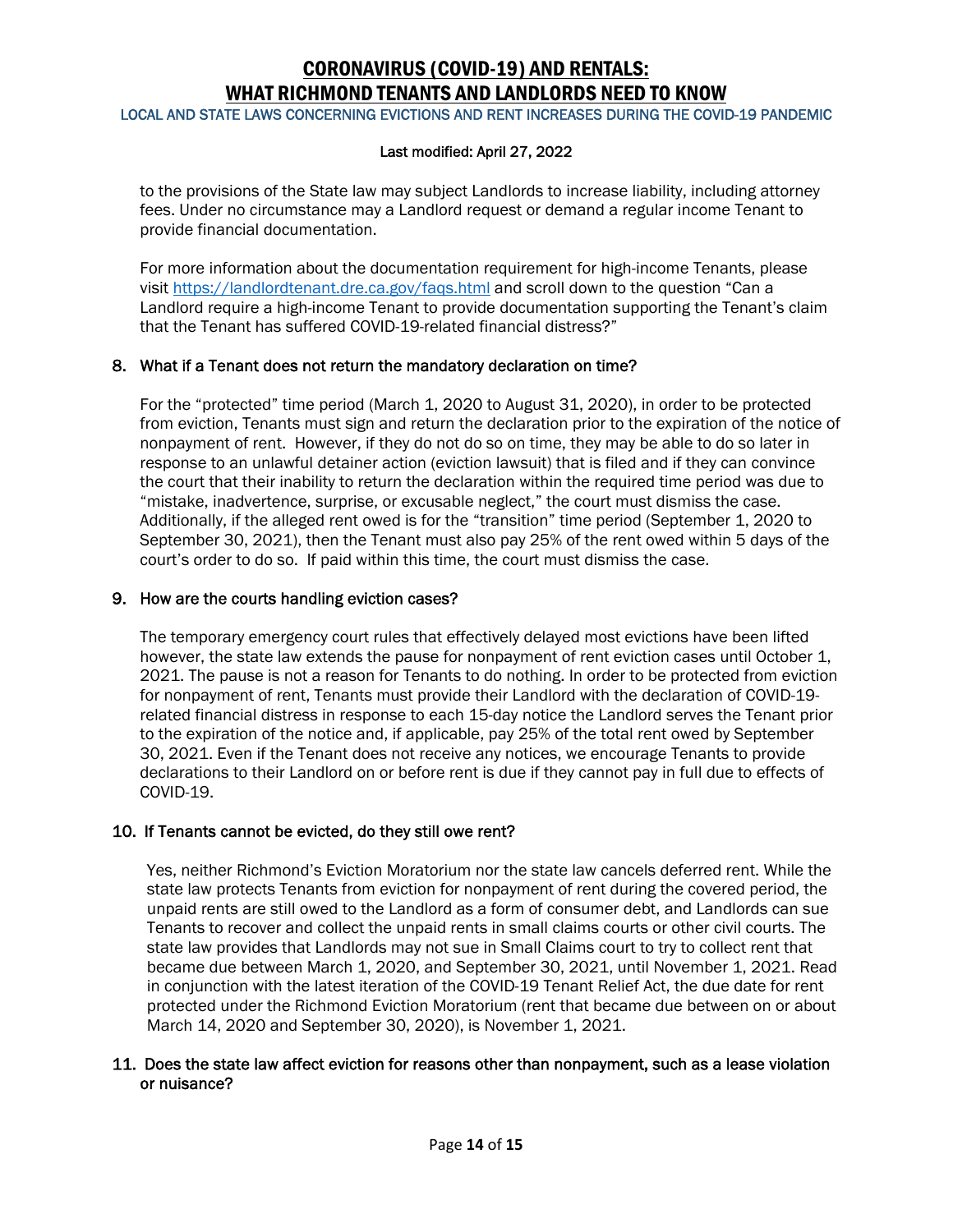LOCAL AND STATE LAWS CONCERNING EVICTIONS AND RENT INCREASES DURING THE COVID-19 PANDEMIC

#### Last modified: April 27, 2022

No. The state law does not affect evictions for reasons other than nonpayment due to the impacts of the COVID-19 emergency. However, evictions for demolition or to substantially remodel (neither of which are Just Causes under the Richmond Rent Ordinance) have some additional requirements. (See Code of Civil Procedure 1179.03.5(a)(3)(A)(ii)(II) for further information).

### 12. Can Landlords use a different excuse to try to evict Tenants for nonpayment?

Landlords cannot attempt to use other reasons to evict as a backdoor to evict for nonpayment of rent. Under state law (Civil Code 1942.5, as amended by the CTRA), it is unlawful for a Landlord to bring a different kind of eviction case in order to retaliate against a Tenant for having COVID-19 rental debt. Any lessor or agent of a lessor who violates this section shall be liable to the lessee in a civil action for actual damages, punitive damages where the lessor or agent has been guilty of fraud, oppression, or malice with respect to that act, reasonable attorney's fees, and any other remedy provided by statutory or decisional law.

### 13. Where can I go to access information regarding rent assistance for Landlords and Tenants?

Governor Newsom has signed laws which establish the CA COVID-19 Rent Relief Program, allocating billions of dollars in federal rent assistance. These efforts will enable landlords and tenants most impacted by the COVID-19 pandemic to check if they are eligible to apply for the CA Rent Relief Program.

If you have experienced a financial hardship due to COVID-19, have past due rent or utilities, and have a household income that is not more than 80% of the Area Median Income, you may be eligible to receive help to pay past due or future rent and utilities from the state of California.

Landlords and tenants can verify eligibility immediately by visiting HousingIsKey.com, or by calling (833) 430-2122.

For more information regarding other rent assistance resources available in the Bay Area, landlords and tenants may visit the Rent Program's Rent Assistance Resource webpage at the following link:

http://www.ci.richmond.ca.us/4024/Rent-Assistance-Resources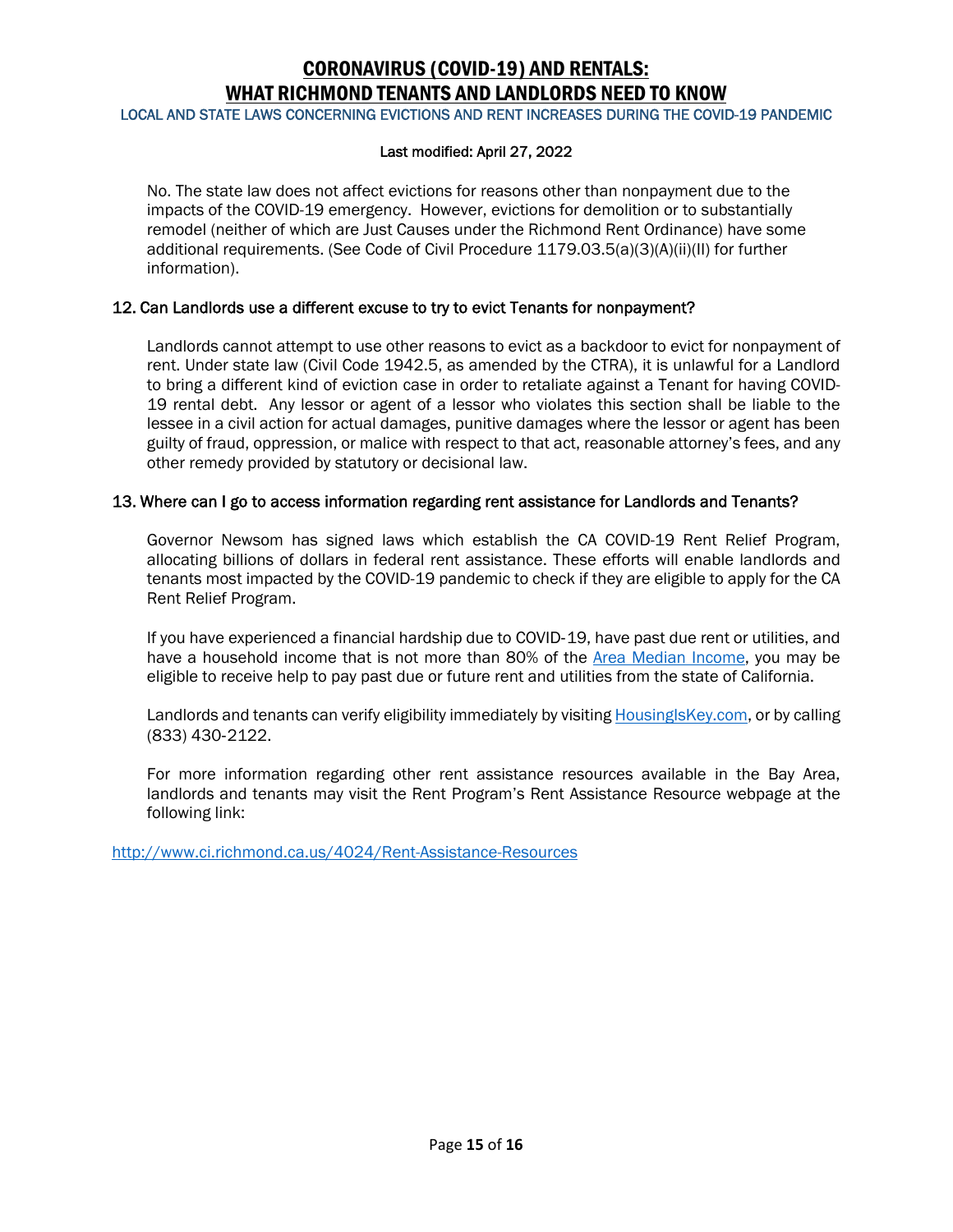LOCAL AND STATE LAWS CONCERNING EVICTIONS AND RENT INCREASES DURING THE COVID-19 PANDEMIC

Last modified: April 27, 2022

## CORONAVIRUS (COVID-19) Y RENTAS: LO QUE ARRENDATARIOS Y ARRENDADORES DE RICHMOND DEBEN SABER LEYES LOCALES Y ESTATALES RELATIVAS A LOS DESALOJOS

DURANTE LA PANDEMIA DE COVID-19

### Última modificación: 27 de Abril del 2022

Descargo de responsabilidad: Este recurso fue creado por el Programa de Rentas de Richmond para ayudar a los Arrendatarios y Arrendadores a comprender sus derechos y responsabilidades relacionados con las rentas y desalojos como resultado de la Ley de Ayuda de COVID-19 para Arrendatarios, la Ley de Recuperación de Viviendas de Renta de COVID-19 y la Ordenanza de Urgencia 02-21 de la Ciudad de Richmond. Esta información es solamente informativa y no constituye una asesoría legal. Si tiene preguntas sobre su situación particular, puede comunicarse con el Programa de Renta para hablar con un Asesor de Vivienda, pero no le brindarán asesoría legal. La Junta de Control de Rentas no tiene jurisdicción para decidir cuestiones de posesión en el caso de una retención ilegal (demanda de desalojo). Esas cuestiones se decidirán en última instancia en los tribunales.

|                             | El 17 de marzo de 2020, la Administradora de la Ciudad, como Directora de     |
|-----------------------------|-------------------------------------------------------------------------------|
| Existe un estado de         | Servicios de Emergencia, proclamó la existencia de una emergencia local de    |
| emergencia local en la      | acuerdo con el Capítulo 2.20 del Código Municipal de Richmond para garantizar |
| Ciudad de Richmond.         | la disponibilidad de ayuda mutua y ayudar en la respuesta a COVID-19 de la    |
|                             | Ciudad, que fue aprobado por el Consejo a través de la Resolución 18-20.      |
| Bajo la Ley de              | Entre el 1 de octubre de 2021 y el 1 de julio de 2022, en una acción de       |
| Recuperación de Viviendas   | retención ilegal (desalojo) relacionada con bienes inmuebles residenciales y  |
| de Renta COVID-19, los      | basada, en parte o en su totalidad, en la falta de pago de la deuda de renta  |
| arrendadores que buscan     | acumulada por dificultades de COVID-19, un tribunal no emitirá una citación   |
| desalojar debido a la falta | sobre una demanda a menos que el demandante (Arrendador o su agente),         |
| de pago de la renta         | además de cualquier otro requisito exigido por la ley, también presente       |
| acumulado por dificultades  | cualquiera de los siguientes: (Cal. Code of Civ. Proc. § 1179.11):            |
| de COVID-19 entre el 1 de   | $(1)$ (Ambas)<br>$\circ$                                                      |
| octubre de 2021 y el 1 de   | Una declaración de que antes de presentar la demanda, el<br>$\circ$           |
| julio de 2022 deben         | arrendador completó una solicitud de asistencia de renta del                  |
| cumplir con varios          | gobierno para cubrir la deuda de renta exigida a los demandados               |
| requisitos adicionales al   | en el caso, pero la solicitud no fue aceptada.                                |
| presentar una retención     | Una copia de la decisión final del programa de asistencia<br>$\circ$          |
| ilegal o el tribunal puede  | gubernamental pertinente que deniega una solicitud de                         |
| no emitir la Citación para  | asistencia de renta para la propiedad en cuestión en el caso.                 |
| el caso.                    | $(2)$ (Todas)<br>$\circ$                                                      |
|                             | Antes de presentar la demanda, el arrendador presentó una<br>$\circ$          |
|                             | solicitud completa, de acuerdo a la definición en la Sección                  |
|                             | 50897 del Código de Salud y Seguridad, para asistencia de renta               |
|                             | al programa de asistencia de renta del gobierno pertinente para               |
|                             | cubrir la deuda de renta exigida a los demandados en el caso.                 |
|                             | Han pasado 20 días desde la última de las siguientes: la fecha<br>$\circ$     |
|                             | en que el arrendador presentó la solicitud de asistencia para la              |
|                             | renta O la fecha en que el arrendador entregó al arrendatario un              |
|                             | aviso de tres días en el que se basa la queja.                                |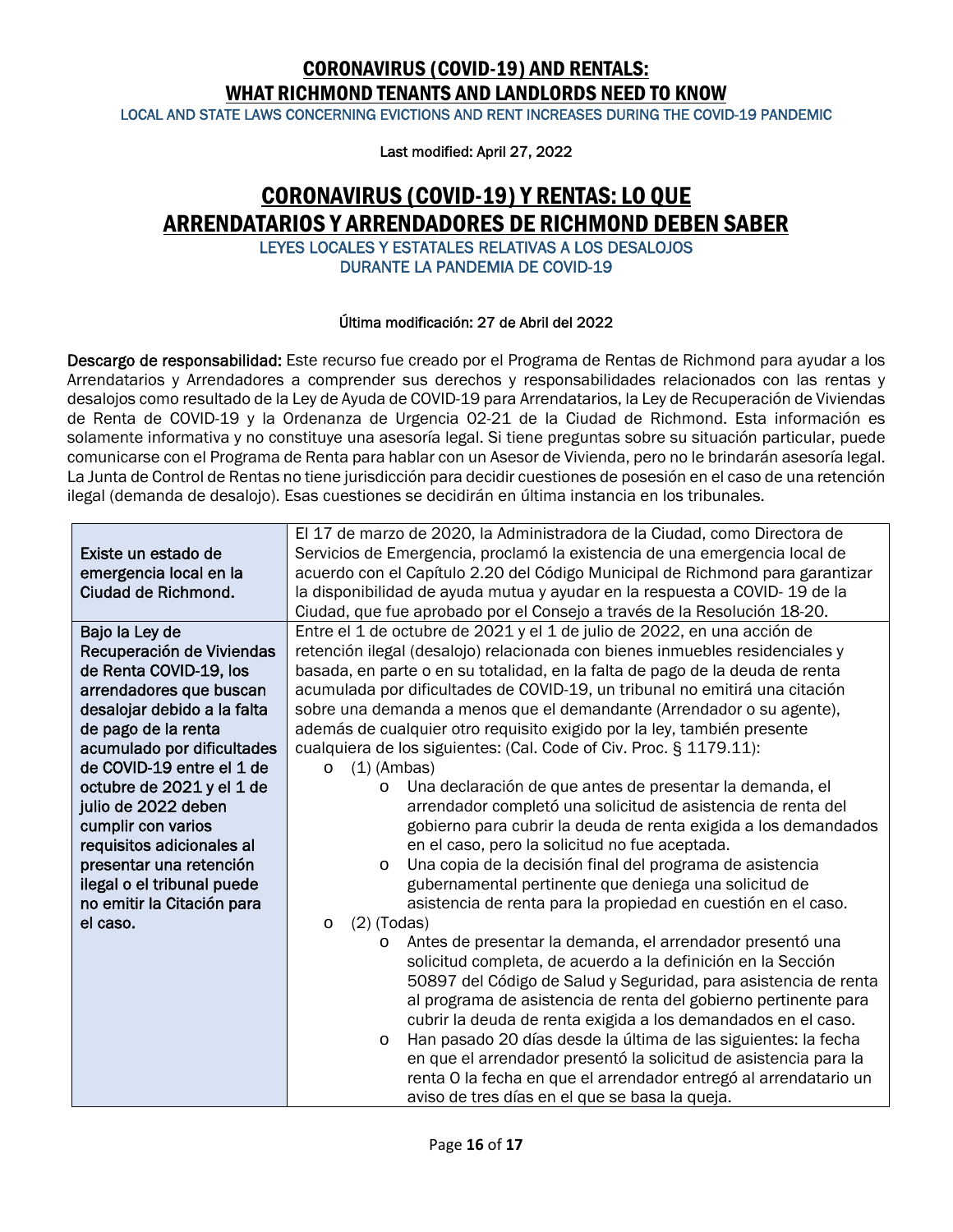LOCAL AND STATE LAWS CONCERNING EVICTIONS AND RENT INCREASES DURING THE COVID-19 PANDEMIC

|                                                                                                                                                   | El arrendador no ha recibido notificación o verificación del<br>$\circ$<br>programa de asistencia gubernamental pertinente que indique<br>que el arrendatario presentó una solicitud completa de<br>asistencia de renta para cubrir la deuda de renta exigida a los<br>demandados (arrendatarios) en el caso.<br>El arrendador no ha recibido ninguna comunicación del<br>$\circ$<br>arrendatario de que el arrendatario solicitó asistencia de renta<br>gubernamental para cubrir la deuda de renta adeudada exigida a<br>los demandados en el caso. |
|---------------------------------------------------------------------------------------------------------------------------------------------------|-------------------------------------------------------------------------------------------------------------------------------------------------------------------------------------------------------------------------------------------------------------------------------------------------------------------------------------------------------------------------------------------------------------------------------------------------------------------------------------------------------------------------------------------------------|
|                                                                                                                                                   | (3)<br>$\circ$<br>Una declaración, bajo pena de perjurio, de que la deuda de renta<br>$\circ$<br>exigida al demandado en la demanda se acumuló bajo una renta<br>establecida inicialmente a partir del 1 de octubre de 2021.<br>(Una citación sobre una queja emitida de acuerdo con el<br>párrafo (3) no se interpretará como que sujeta la queja a<br>estos requisitos).<br>(4)<br>$\circ$                                                                                                                                                          |
|                                                                                                                                                   | Una declaración, bajo pena de perjurio, de que no hay una<br>$\circ$<br>determinación pendiente sobre una solicitud, presentada antes<br>del 1 de abril de 2022, de asistencia de renta del gobierno para<br>cubrir cualquier parte de la deuda de renta exigida a los<br>demandados en el caso.                                                                                                                                                                                                                                                      |
| Los arrendadores deben                                                                                                                            | Las declaraciones bajo pena de perjurio descritas anteriormente se harán en un<br>formulario desarrollado o revisado por el Consejo Judicial para este propósito si<br>el Consejo Judicial determina que este requisito es necesario para lograr el<br>propósito de la declaración. (CPC 1179.11(b))                                                                                                                                                                                                                                                  |
| proporcionar copias de<br>todos los documentos<br>requeridos bajo la Ley de<br>Recuperación de Viviendas<br>de Renta COVID-19 al<br>arrendatario. | Si los criterios para la emisión de una citación de acuerdo con la subdivisión (a)<br>de la Sección 1179.11 (como se indica anteriormente) no se han satisfecho<br>dentro de los 60 días posteriores a la presentación de la demanda, el tribunal<br>desestimará la acción sin perjuicio. (CPC 1179.14)                                                                                                                                                                                                                                               |
|                                                                                                                                                   | Este capítulo permanecerá en vigor hasta el 30 de septiembre de 2024, y a<br>partir de esa fecha queda derogado. (CPC 1179.15)                                                                                                                                                                                                                                                                                                                                                                                                                        |
|                                                                                                                                                   | Además de la citación, la demanda y cualquier otro documento requerido, el<br>Arrendador entregará al Arrendatario copias de cualquiera de las declaraciones y<br>decisiones finales antes mencionadas presentadas ante el tribunal. La falta de<br>estas copias será causa suficiente para conceder la nulidad de la notificación de<br>la citación. (CPC 1179.11(d))                                                                                                                                                                                |
|                                                                                                                                                   |                                                                                                                                                                                                                                                                                                                                                                                                                                                                                                                                                       |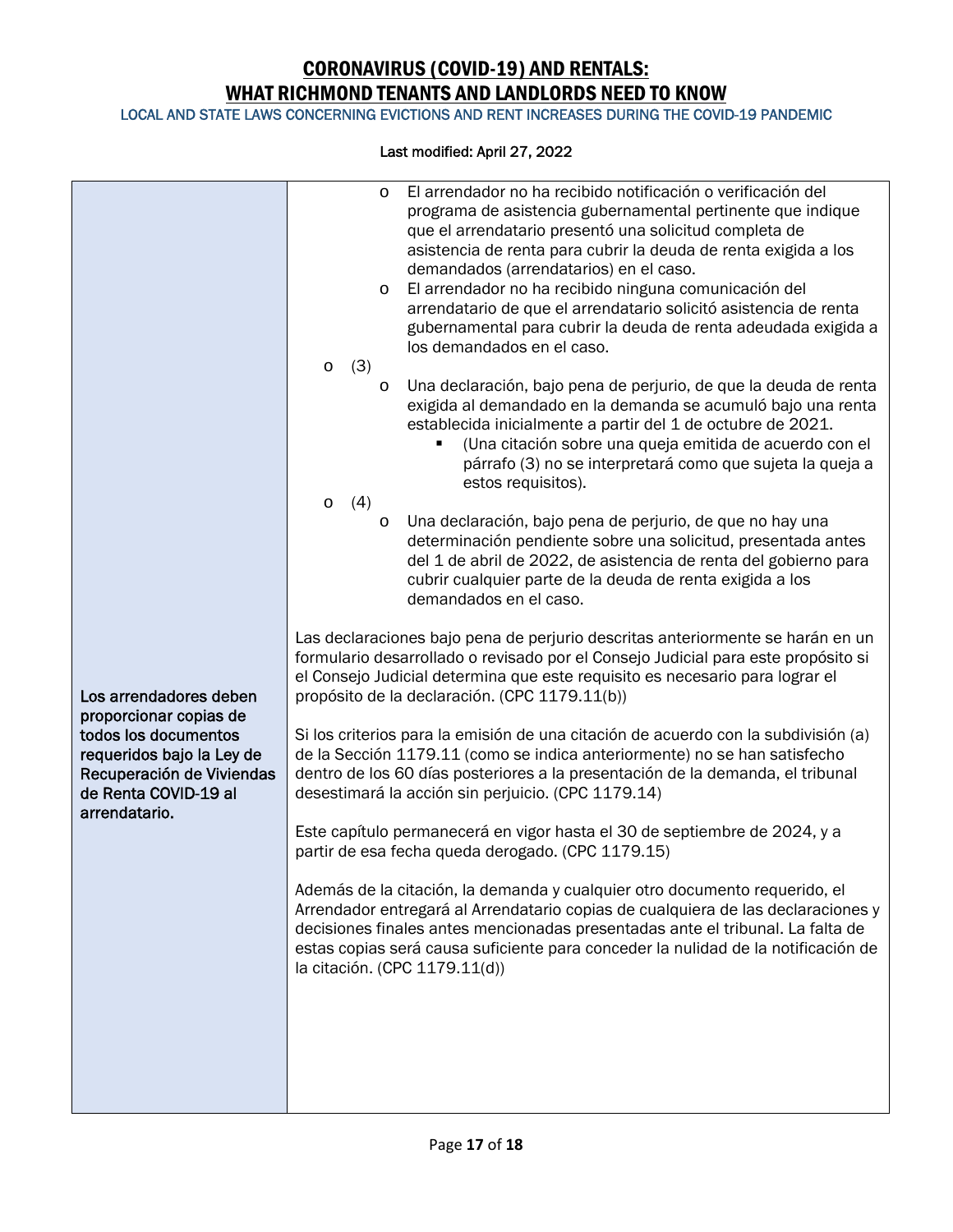LOCAL AND STATE LAWS CONCERNING EVICTIONS AND RENT INCREASES DURING THE COVID-19 PANDEMIC

| "Deuda de renta" se refiere a una renta impaga u otra obligación financiera<br>impaga de un arrendatario en virtud del arrendamiento que ha vencido.                                                                                                                                                                                   |
|----------------------------------------------------------------------------------------------------------------------------------------------------------------------------------------------------------------------------------------------------------------------------------------------------------------------------------------|
| "Deuda de renta que se acumuló debido a las dificultades de COVID-19" se<br>refiere a la deuda de renta de COVID-19, la deuda de renta del período de<br>recuperación de COVID-19 o una combinación de ambas, si se acumuló durante<br>un arrendamiento establecido inicialmente antes del 1 de octubre de 2021.                       |
| "Deuda de renta por COVID-19" se refiere a la renta impago o cualquier otra<br>obligación financiera impaga de un arrendatario bajo el arrendamiento que<br>venció durante el período de tiempo cubierto. "Período de tiempo cubierto"<br>significa el período de tiempo entre el 1 de marzo de 2020 y el 30 de<br>septiembre de 2021. |
| "Deuda de renta del período de recuperación de COVID-19" significa una deuda<br>de renta de un arrendatario bajo un arrendamiento vencido entre el 1 de octubre<br>de 2021 y el 31 de marzo de 2022.                                                                                                                                   |
| "Programa de asistencia de renta del gobierno pertinente" significa un programa<br>de asistencia de renta del gobierno para la ciudad, el condado o la ciudad y el<br>condado en los que se encuentra el inmueble en cuestión.                                                                                                         |
| La "decisión final" no incluye: El rechazo de una solicitud como incompleta o mal<br>realizada por un arrendador O la notificación de que una solicitud está<br>temporalmente pendiente de acción adicional por parte del programa de<br>asistencia de alquiler del gobierno o del solicitante.                                        |
| Para los arrendadores de arrendatarios con "deuda de renta del período de<br>recuperación de COVID-19", los arrendadores deben, en el aviso para pagar la<br>renta o desalojar, proporcionar un aviso sobre el plan estatal de ayuda de renta<br>de COVID-19 (Cal. Code of Civ. Proc. §1179.10).                                       |
| Antes del 1 de abril de 2022, un aviso para una propiedad residencial de renta                                                                                                                                                                                                                                                         |
| que exige la deuda de renta del período de recuperación de COVID-19 se                                                                                                                                                                                                                                                                 |
| modificará de la siguiente manera:                                                                                                                                                                                                                                                                                                     |
| El plazo en que el arrendatario podrá pagar la cantidad adeudada o<br>$\circ$                                                                                                                                                                                                                                                          |
| entregar la posesión del inmueble no será inferior a tres días, excluyendo                                                                                                                                                                                                                                                             |
| sábados, domingos y demás feriados judiciales.<br>Este aviso debe incluir:<br>O                                                                                                                                                                                                                                                        |
| La cantidad de renta exigida y la fecha de vencimiento de cada<br>$\circ$<br>cantidad.                                                                                                                                                                                                                                                 |
| El número de teléfono y la dirección del sitio web de Internet del<br>$\circ$<br>programa de asistencia de renta del gobierno pertinente.<br>El siguiente texto en negrita en fuente de al menos 12 puntos:<br>O                                                                                                                       |
|                                                                                                                                                                                                                                                                                                                                        |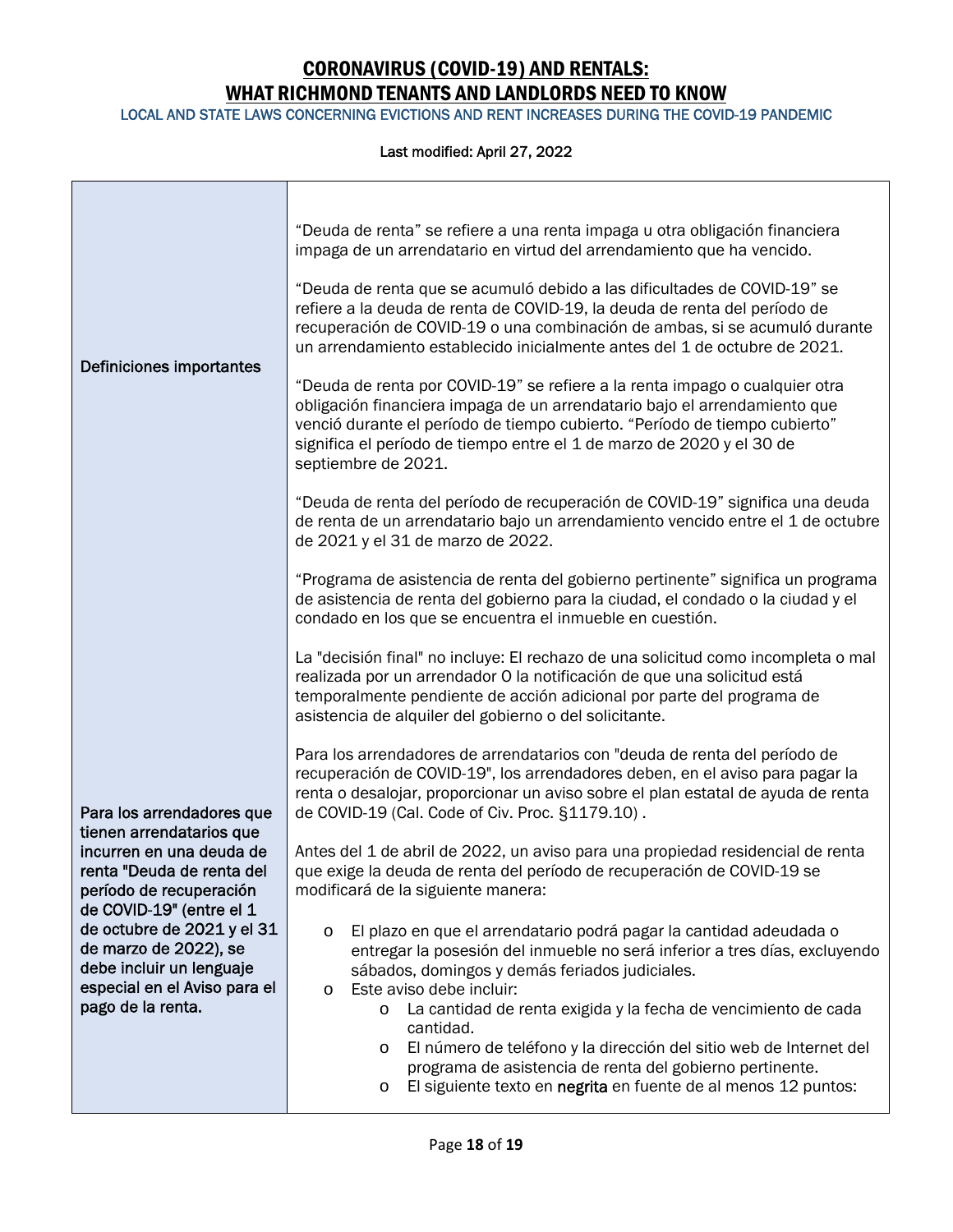LOCAL AND STATE LAWS CONCERNING EVICTIONS AND RENT INCREASES DURING THE COVID-19 PANDEMIC

| "AVISO IMPORTANTE DEL ESTADO DE CALIFORNIA: DEBE TOMAR<br>$\circ$<br>MEDIDAS PARA EVITAR UN DESALOJO: Como parte del plan de<br>ayuda por COVID-19 del Estado, se ha reservado dinero para<br>ayudar a los arrendatarios que se han atrasado en el pago de<br>renta o de los servicios públicos.                                                        |
|---------------------------------------------------------------------------------------------------------------------------------------------------------------------------------------------------------------------------------------------------------------------------------------------------------------------------------------------------------|
| Si no puede pagar la cantidad exigida en este aviso, ¡DEBE<br>COMPLETAR UNA SOLICITUD DE ASISTENCIA DE RENTA DE<br>INMEDIATO! Es gratis y fácil de aplicar. No importa la ciudadanía<br>o el estatus migratorio.                                                                                                                                        |
| ¡NO SE TARDE! SI USTED NO REALIZA LA SOLICITUD DE<br>ASISTENCIA DE RENTA DENTRO DE 15 DÍAS HÁBILES, SU<br>ARRENDADOR PUEDE DEMANDAR PARA OBTENER UNA ORDEN<br><b>JUDICIAL PARA SU DESALOJO.</b>                                                                                                                                                         |
| Puede iniciar su solicitud llamando al 1-833-430-2122 o<br>visitando http://housingiskey.com.                                                                                                                                                                                                                                                           |
| Este aviso debe estar en el idioma en que se negoció el contrato<br>$\circ$<br>de arrendamiento, si se negoció en un idioma diferente al inglés.                                                                                                                                                                                                        |
| A partir del 1 de abril de 2022 y antes del 1 de julio de 2022, un aviso de<br>propiedad residencial de renta que exija el pago de la deuda de renta del<br>período de recuperación de COVID-19 se modificará de la siguiente manera                                                                                                                    |
| "AVISO DEL ESTADO DE CALIFORNIA:                                                                                                                                                                                                                                                                                                                        |
| Si realizó una solicitud de asistencia de renta del gobierno el 31 de<br>marzo de 2022 o antes, puede tener protecciones contra el desalojo.<br>Para obtener información sobre los recursos legales que pueden estar<br>disponibles para usted, visite lawhelpca.org"                                                                                   |
| El tribunal o el demandado pueden pedir que se desestime el caso si el aviso no<br>cumple con estos requisitos.                                                                                                                                                                                                                                         |
| Un demandado puede alegar la insuficiencia de un aviso de conformidad con<br>esta sección como una defensa completa a una retención ilegal.                                                                                                                                                                                                             |
| Para la deuda de renta acumulada por dificultades de COVID-19 en las que se<br>incurrió a partir del 1 de octubre de 2021 y antes del 31 de marzo de 2022, el<br>arrendador debe ser compensado por toda la renta impaga exigida en el aviso<br>que forma la base de la queja para evitar una sentencia de retención ilícita<br>basada en esa denuncia. |
|                                                                                                                                                                                                                                                                                                                                                         |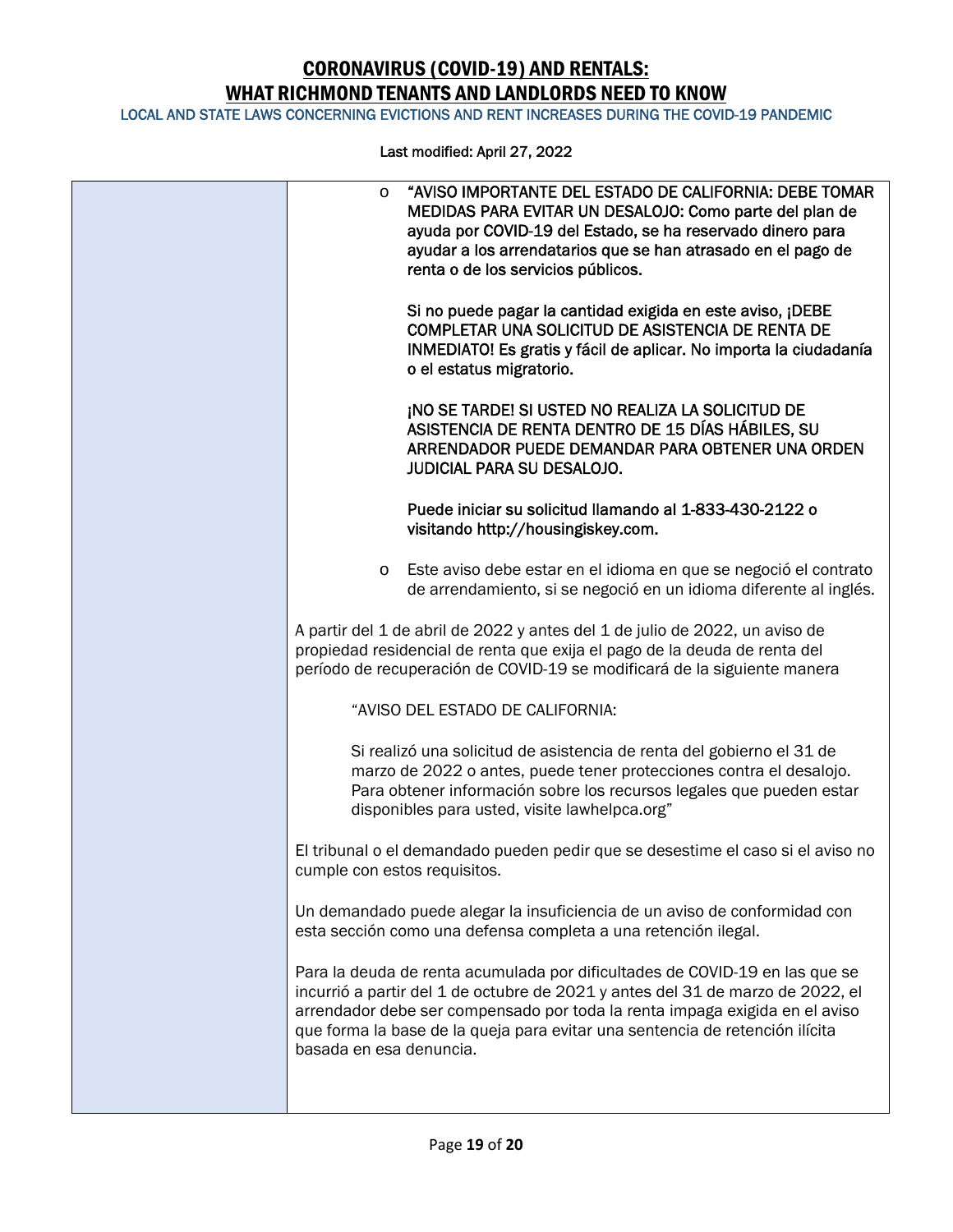LOCAL AND STATE LAWS CONCERNING EVICTIONS AND RENT INCREASES DURING THE COVID-19 PANDEMIC

| Los arrendatarios pueden<br>solicitar asistencia para la<br>renta (antes del 31 de<br>marzo de 2022) y pueden<br>usar esto para solicitar<br>asistencia de la pérdida de<br>su contrato de<br>arrendamiento o renta<br>(para que el tribunal<br>desestime el caso de<br>retención ilegal). | Un tribunal evitará la pérdida de un contrato de arrendamiento o renta, escrito u<br>oral, y si la renta ha terminado, y restaurará al arrendatario a la propiedad o<br>arrendamiento anterior, si es necesario, si todo lo siguiente se aplica:<br>(1) La demanda por retención ilegal se basa en una demanda de pago<br>de la deuda de renta acumulada por dificultades financieras de COVID-<br>19<br>(2) El arrendatario presenta una verificación al tribunal de que un<br>programa de asistencia de renta del gobierno ha aprobado una solicitud<br>de asistencia de renta correspondiente a una parte o la totalidad de la<br>deuda de renta exigida en la demanda. |
|--------------------------------------------------------------------------------------------------------------------------------------------------------------------------------------------------------------------------------------------------------------------------------------------|----------------------------------------------------------------------------------------------------------------------------------------------------------------------------------------------------------------------------------------------------------------------------------------------------------------------------------------------------------------------------------------------------------------------------------------------------------------------------------------------------------------------------------------------------------------------------------------------------------------------------------------------------------------------------|
|                                                                                                                                                                                                                                                                                            | (3) El pago aprobado del programa de asistencia de renta, junto con<br>cualquier pago adicional realizado por el arrendatario, constituyen el<br>pago total de la deuda de renta exigida en la demanda.                                                                                                                                                                                                                                                                                                                                                                                                                                                                    |
|                                                                                                                                                                                                                                                                                            | Tras la presentación de una solicitud de asistencia conforme a esta sección, el<br>tribunal deberá hacer las dos cosas siguientes:                                                                                                                                                                                                                                                                                                                                                                                                                                                                                                                                         |
|                                                                                                                                                                                                                                                                                            | (1) Fijar una audiencia sobre el asunto con no menos de 5 días de aviso<br>y no más de 10 días de aviso a las partes, que será otorgada por el<br>tribunal, y que se llevará a cabo por separado o junto con cualquier<br>audiencia o juicio notificado regularmente en el caso.                                                                                                                                                                                                                                                                                                                                                                                           |
|                                                                                                                                                                                                                                                                                            | (2) Suspender la acción si no se ha dictado sentencia en el caso,<br>suspender inmediatamente la ejecución de cualquier auto de posesión<br>emitido en el caso hasta la fecha de la audiencia y notificar al alguacil,<br>por consiguiente.                                                                                                                                                                                                                                                                                                                                                                                                                                |
|                                                                                                                                                                                                                                                                                            | En esta audiencia, el tribunal decidirá sobre la solicitud de desagravio del<br>arrendatario de una de las siguientes maneras:                                                                                                                                                                                                                                                                                                                                                                                                                                                                                                                                             |
|                                                                                                                                                                                                                                                                                            | (A) Si el arrendatario no reúne los requisitos para la asistencia de<br>acuerdo con la subdivisión (a), el tribunal denegará la solicitud. Una<br>denegación de conformidad con este subpárrafo puede usarse como<br>evidencia en una acción de retención ilícita entre las partes.                                                                                                                                                                                                                                                                                                                                                                                        |
|                                                                                                                                                                                                                                                                                            | (B) Si el arrendatario califica para la asistencia y el arrendador ha<br>recibido todos los pagos como se describe en el párrafo (3) anterior,<br>entonces el tribunal otorgará la solicitud, anulará cualquier sentencia<br>emitida en el caso y desestimará el caso.                                                                                                                                                                                                                                                                                                                                                                                                     |
|                                                                                                                                                                                                                                                                                            |                                                                                                                                                                                                                                                                                                                                                                                                                                                                                                                                                                                                                                                                            |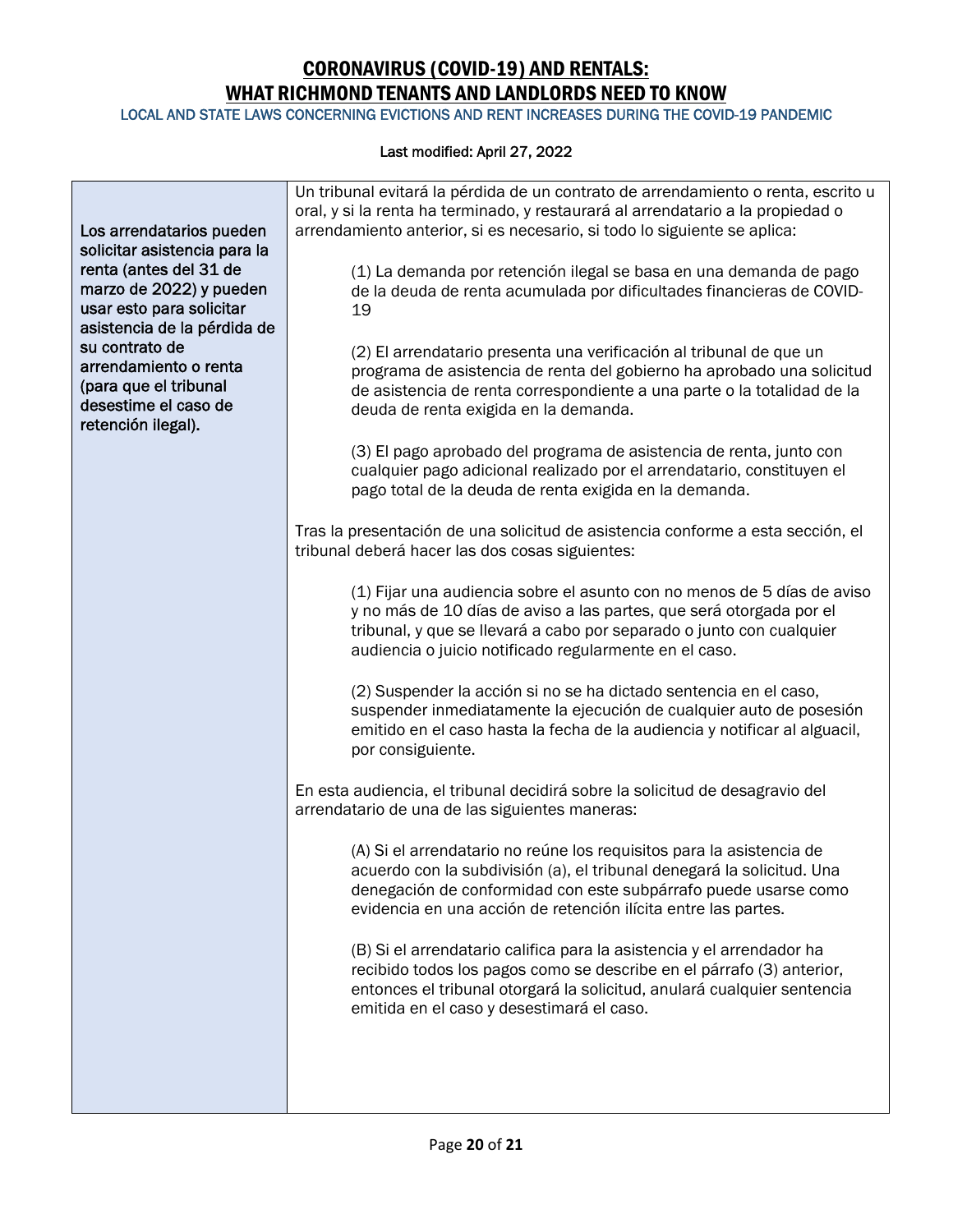LOCAL AND STATE LAWS CONCERNING EVICTIONS AND RENT INCREASES DURING THE COVID-19 PANDEMIC

| Un tribunal no emitirá una<br>sentencia o una sentencia<br>por incumplimiento a<br>menos que el tribunal<br>determine que se cumplen<br>ciertos requisitos. (CPC<br>1179.11(c) | (C) Si el arrendatario califica para la asistencia y el propietario no ha<br>recibido todos los pagos descritos en el párrafo (3) anterior, el tribunal<br>deberá hacer todo lo siguiente                                                                                                                                                                                                                                                                                                                                                                                                                                                                                                                          |
|--------------------------------------------------------------------------------------------------------------------------------------------------------------------------------|--------------------------------------------------------------------------------------------------------------------------------------------------------------------------------------------------------------------------------------------------------------------------------------------------------------------------------------------------------------------------------------------------------------------------------------------------------------------------------------------------------------------------------------------------------------------------------------------------------------------------------------------------------------------------------------------------------------------|
|                                                                                                                                                                                | (i) Fijar una audiencia de seguimiento a realizarse dentro de 15<br>días, excluyendo sábados, domingos y otros feriados judiciales.                                                                                                                                                                                                                                                                                                                                                                                                                                                                                                                                                                                |
|                                                                                                                                                                                | (ii) Prorrogar la suspensión de la acción hasta la fecha de la<br>audiencia de seguimiento.                                                                                                                                                                                                                                                                                                                                                                                                                                                                                                                                                                                                                        |
|                                                                                                                                                                                | (iii) Extender la suspensión de la ejecución de cualquier auto de<br>posesión en el caso hasta la fecha de audiencia de seguimiento                                                                                                                                                                                                                                                                                                                                                                                                                                                                                                                                                                                |
|                                                                                                                                                                                | En una acción presentada antes del 1 de abril de 2022, no se emitirá sentencia<br>o sentencia por incumplimiento a favor del demandante (Arrendador) a menos<br>que el tribunal determine, tras la revisión de las declaraciones y cualquier otra<br>prueba presentada ante él, que ambos de los siguientes son verdaderos:                                                                                                                                                                                                                                                                                                                                                                                        |
|                                                                                                                                                                                | (A) Antes de presentar la demanda, el demandante completó una<br>solicitud al programa de asistencia de renta del gobierno pertinente para<br>asistencia de renta para cubrir la deuda de renta exigida en la demanda.                                                                                                                                                                                                                                                                                                                                                                                                                                                                                             |
|                                                                                                                                                                                | (B) La solicitud de asistencia de renta del demandante fue denegada<br>debido a la falta de elegibilidad, falta de fondos o la solicitud quedó<br>incompleta debido a que el arrendatario no completó correctamente la<br>parte de la solicitud que es responsabilidad del arrendatario durante 15<br>días, exceptuando sábados, domingos y otros feriados judiciales,<br>después de que el arrendador haya completado correctamente la parte<br>de la solicitud que es responsabilidad del arrendador                                                                                                                                                                                                             |
|                                                                                                                                                                                | En una acción presentada a partir del 1 de abril de 2022 y antes del 1 de julio<br>de 2022, no se emitirá una sentencia o sentencia en incumplimiento a favor del<br>demandante (Arrendador) a menos que el tribunal determine, tras la revisión de<br>las declaraciones y cualquier otra prueba presentada ante ella que uno de los<br>siguientes es verdadero:                                                                                                                                                                                                                                                                                                                                                   |
|                                                                                                                                                                                | (C) (i) Antes del 1 de abril de 2022, el demandante (Arrendador)<br>completó una solicitud al programa de asistencia de renta del<br>gobierno pertinente para asistencia de renta para cubrir esa parte de<br>la deuda de renta exigida en la demanda que constituye deuda de<br>renta acumulada por dificultades de COVID-19; Y (ii) la solicitud de<br>asistencia de renta del demandante fue denegada debido a la falta<br>de elegibilidad, falta de fondos o la solicitud quedó incompleta<br>debido a que el arrendatario no completó correctamente la parte de<br>la solicitud que es responsabilidad del arrendatario durante 15 días,<br>excluyendo sábados, domingos y otros feriados judiciales, después |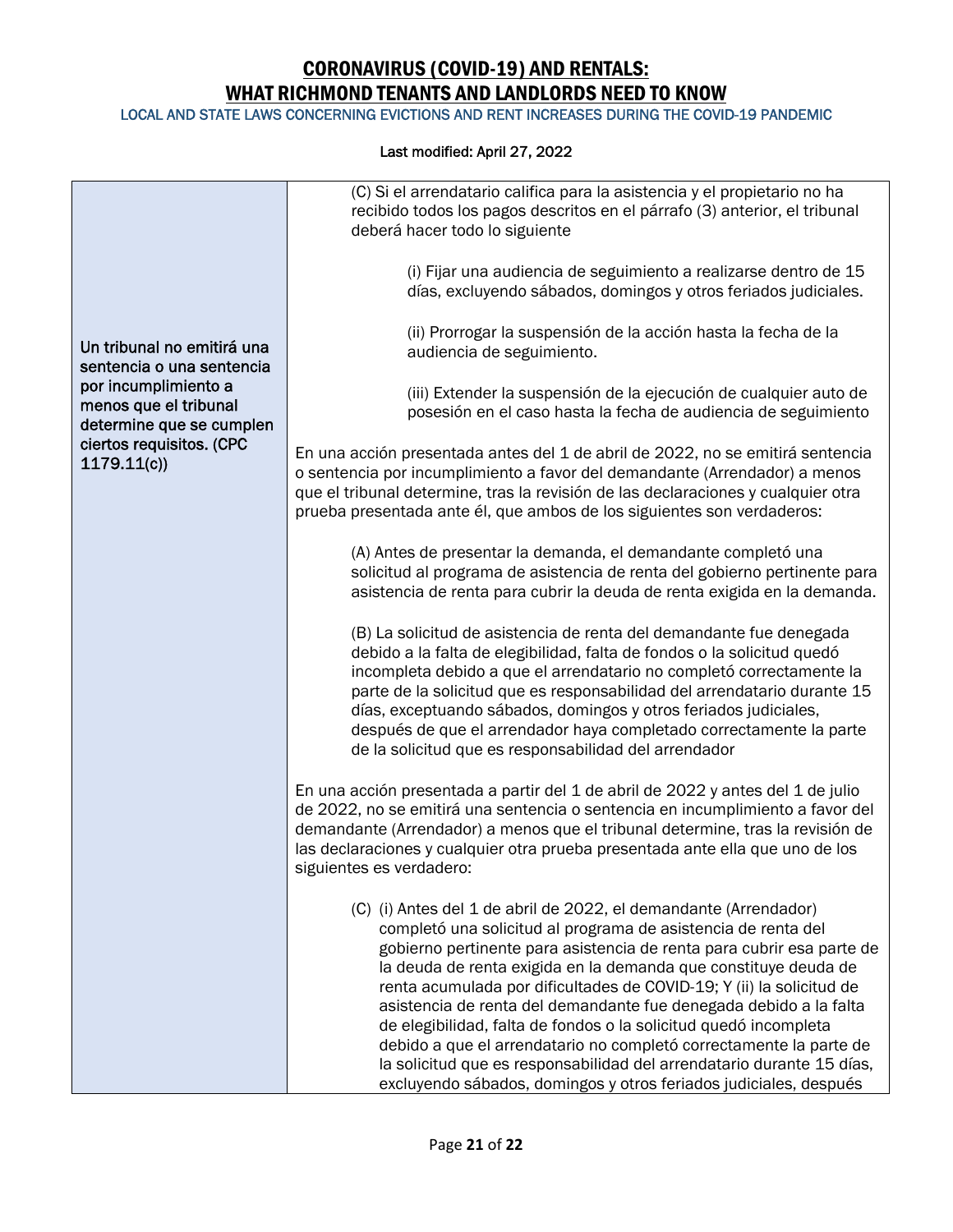LOCAL AND STATE LAWS CONCERNING EVICTIONS AND RENT INCREASES DURING THE COVID-19 PANDEMIC

|                                                                                                                                                                                                                                                                                                                                | de que el arrendador haya completado correctamente la parte de la<br>solicitud que es responsabilidad del arrendador.<br>(D) No hay una determinación pendiente sobre una solicitud, presentada<br>antes del 1 de abril de 2022, de asistencia de renta del gobierno<br>para cubrir cualquier parte de la deuda de renta exigida a los<br>demandados en el caso.                                                                                                                                                          |
|--------------------------------------------------------------------------------------------------------------------------------------------------------------------------------------------------------------------------------------------------------------------------------------------------------------------------------|---------------------------------------------------------------------------------------------------------------------------------------------------------------------------------------------------------------------------------------------------------------------------------------------------------------------------------------------------------------------------------------------------------------------------------------------------------------------------------------------------------------------------|
|                                                                                                                                                                                                                                                                                                                                | Si el Arrendatario cuestiona si el Arrendador ha cumplido con los requisitos<br>anteriores, el Arrendador asumirá la carga de probar ante el tribunal que ha<br>cumplido con esos requisitos. (CPC 1179.11(e))                                                                                                                                                                                                                                                                                                            |
|                                                                                                                                                                                                                                                                                                                                | El incumplimiento de estos requisitos puede hacer que la demanda sea<br>defectuosa y el tribunal no emitirá citación y/o el caso estará sujeto a ser<br>rechazado en el tribunal.                                                                                                                                                                                                                                                                                                                                         |
|                                                                                                                                                                                                                                                                                                                                | SI TIENE ALGUNA PREGUNTA REFERENTE A LA INFORMACIÓN<br>ANTERIOR, DEBE HABLAR CON UN ABOGADO LO ANTES<br>POSIBLE.                                                                                                                                                                                                                                                                                                                                                                                                          |
| Según la Ordenanza de<br>Urgencia 02-21 de la<br><b>Ciudad de Richmond</b><br>("Moratoria de Desalojo"),<br>adoptada el 23 de marzo<br>de 2021, los Arrendadores<br>tienen prohibido desalojar<br>a los arrendatarios en la<br>mayoría de las<br>circunstancias durante la<br>Emergencia Local y<br>sesenta (60) días después. | El 23 de marzo de 2021, el Concejo Municipal de Richmond adoptó la<br>Ordenanza de Urgencia 02-21, que establece una moratoria temporal sobre<br>ciertos desalojos de arrendatarios residenciales en Richmond durante el estado<br>de emergencia local y sesenta (60) días después. La Ordenanza de Urgencia<br>establece, entre otras cosas, que                                                                                                                                                                         |
|                                                                                                                                                                                                                                                                                                                                | (D) Durante la emergencia local y en los sesenta días posteriores, excepto lo<br>establecido en las secciones (B) y (C), ningún arrendador puede<br>participar legalmente en ninguno de los siguientes comportamientos con<br>respecto a los arrendatarios residenciales:                                                                                                                                                                                                                                                 |
|                                                                                                                                                                                                                                                                                                                                | 3. Desalojar a un arrendatario o exigir que un arrendatario desaloje, lo que<br>incluye buscar la entrada de una sentencia de desalojo o hacer que se<br>ejecute o permitir que se ejecute una orden de posesión.<br>4. Declarar a un arrendatario que el arrendatario está obligado por ley a<br>mudarse de su unidad.                                                                                                                                                                                                   |
|                                                                                                                                                                                                                                                                                                                                | (E) Nada en la subsección (A) anterior limitará a un arrendador de usar los<br>procedimientos descritos en la ley estatal, la Ley de Ayuda COVID-19<br>para Arrendatarios, el Código de Procedimiento Civil 1179.01 a 1179.07<br>y cualquier ley estatal posterior con respecto a los desalojos<br>relacionados con la falta de pago de renta por un arrendatario.<br>(F) Las prohibiciones en las subsecciones (A)(1-2) anteriores no aplican<br>cuando los motivos de desalojo establecidos en el aviso de término son: |
|                                                                                                                                                                                                                                                                                                                                | 4. Una molestia que representa una amenaza inminente para la salud o la<br>seguridad                                                                                                                                                                                                                                                                                                                                                                                                                                      |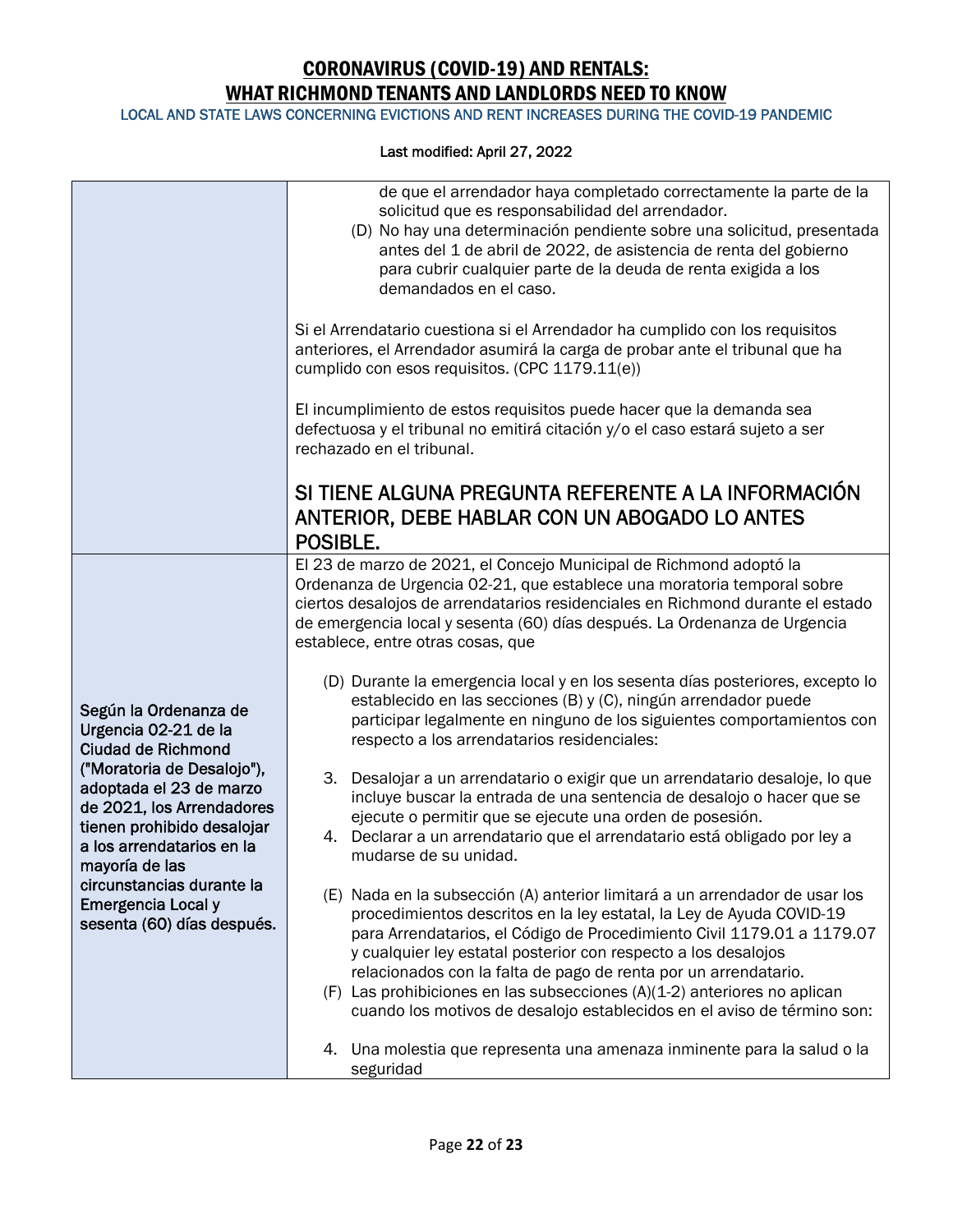LOCAL AND STATE LAWS CONCERNING EVICTIONS AND RENT INCREASES DURING THE COVID-19 PANDEMIC

|                                                                                                                                                                                                      | 5. El arrendatario no ha pagado la renta vencida entre el 1 de marzo de<br>2020 y el 30 de septiembre de 2021, de acuerdo con la Ley de Ayuda<br>COVID-19 para Arrendatarios<br>6. El término es para retirar los bienes inmuebles residenciales del<br>mercado de renta (Ley Ellis), pero solo está autorizado por la sección<br>7060 et seq del Código de Gobierno, y siguiendo los requisitos del<br>Capítulo 5, Regulación de la Junta de Renta de Richmond.                                                                                                                                                                                                                                                                                                                                                                                                                                                                                                                                                                                |
|------------------------------------------------------------------------------------------------------------------------------------------------------------------------------------------------------|-------------------------------------------------------------------------------------------------------------------------------------------------------------------------------------------------------------------------------------------------------------------------------------------------------------------------------------------------------------------------------------------------------------------------------------------------------------------------------------------------------------------------------------------------------------------------------------------------------------------------------------------------------------------------------------------------------------------------------------------------------------------------------------------------------------------------------------------------------------------------------------------------------------------------------------------------------------------------------------------------------------------------------------------------|
|                                                                                                                                                                                                      | Cualquier aviso de término del contrato de arrendamiento entregado a un<br>arrendatario durante la emergencia local y sesenta días después deberá incluir la<br>siguiente declaración en negrita subrayada, fuente de 12 puntos:                                                                                                                                                                                                                                                                                                                                                                                                                                                                                                                                                                                                                                                                                                                                                                                                                |
| Requisitos de notificación<br>de Ordenanza de Urgencia<br>02-21 de la ciudad de<br>Richmond                                                                                                          | "Actualmente está vigente una moratoria de desalojo de emergencia, que no sea por falta<br>de pago de la renta, una amenaza inminente para la salud o la seguridad o para retirar los<br>bienes inmuebles residenciales del mercado de renta, pero solo cuando esté autorizado<br>por la sección 7060 et seg. del Código de Gobierno, desalojos residenciales están<br>restringidas durante la emergencia local de COVID-19 declarada por la ciudad de<br>Richmond. Los arrendatarios residenciales que están siendo desalojados por no pagar la<br>renta pueden tener protecciones adicionales bajo la ley de California. Puede comunicarse<br>con el Programa de Renta de Richmond al (510) 234-RENT (7368) para obtener<br>información adicional y referencias o visite www.richmondrent.org"<br>Lo dispuesto en el apartado anterior no aplica en los supuestos de desalojo por<br>falta de pago de renta vencida entre el 1 de marzo de 2020 y el 30 de junio de<br>2021. *<br>* Esta fecha está sujeta a cambios para cumplir con AB 832. |
| Las violaciones de la<br>Ordenanza de Urgencia de<br>la Ciudad se pueden<br>afirmar como una defensa<br>afirmativa en cualquier<br>acción iniciada para<br>recuperar la posesión de                  | Las violaciones de la Ordenanza de Urgencia de la Ciudad se pueden afirmar<br>como una defensa de acción afirmativa en cualquier acción iniciada para<br>recuperar la posesión de una unidad residencial donde se entregó el aviso de<br>término durante la emergencia local o sesenta (60) días después.<br>Si un Arrendador viola la Ordenanza de la Ciudad, un arrendatario agraviado<br>puede iniciar un procedimiento civil para medidas cautelares, daños monetarios<br>de no más de tres veces los daños reales (incluyendo los daños por angustia                                                                                                                                                                                                                                                                                                                                                                                                                                                                                       |
| una unidad residencial y<br>los Arrendatarios pueden<br>iniciar procedimientos<br>civiles para medidas<br>cautelares y daños<br>triplicados, incluyendo<br>daños por angustia mental<br>y emocional. | mental o emocional), y cualquier otra reparación que un tribunal considere<br>apropiada. Si se otorgan daños por angustia mental o emocional, la adjudicación<br>solo se triplicará si el juez de los hechos determina que el Arrendador actuó a<br>sabiendas de la violación o en desacato imprudente de las disposiciones de la<br>Ordenanza. La parte vencedora tendrá derecho a honorarios y costos razonables<br>de abogado de conformidad con la orden del tribunal. El remedio disponible bajo<br>esta sección se sumará a cualquier otro remedio existente que pueda estar<br>disponible para el arrendatario bajo la ley local, estatal o federal.                                                                                                                                                                                                                                                                                                                                                                                     |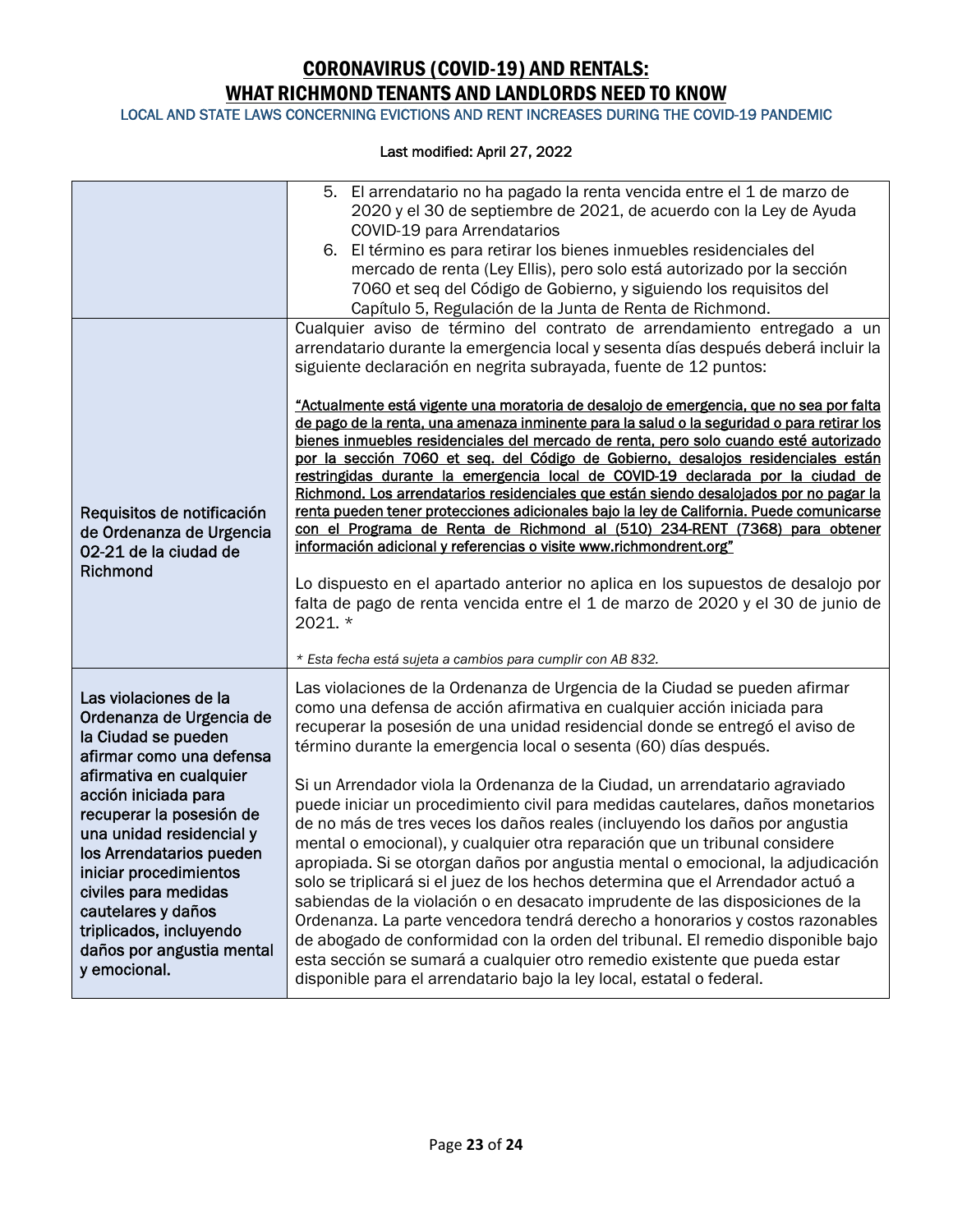LOCAL AND STATE LAWS CONCERNING EVICTIONS AND RENT INCREASES DURING THE COVID-19 PANDEMIC

| Los arrendadores deben<br>tener una "causa justa"<br>para desalojar en la ciudad<br>de Richmond.                                                                                          | La ley de causa justa para el desalojo de la Ciudad prevista en la Ordenanza de<br>Renta de Richmond (RMC 11.100) seguirá aplicándose a la mayoría de los<br>Arrendatarios. De acuerdo con las disposiciones de causa justa para el desalojo<br>de la Ordenanza de Renta, los Arrendatarios solo pueden ser desalojados por<br>razones específicas establecidas en la ley. Para obtener más información sobre<br>las "causas justas" para el desalojo en Richmond, visite<br>http://www.ci.richmond.ca.us/3387/Termination-of-Tenancy o llame al (510)<br>234-RENT [7368]. |
|-------------------------------------------------------------------------------------------------------------------------------------------------------------------------------------------|----------------------------------------------------------------------------------------------------------------------------------------------------------------------------------------------------------------------------------------------------------------------------------------------------------------------------------------------------------------------------------------------------------------------------------------------------------------------------------------------------------------------------------------------------------------------------|
| Debido a la aprobación de<br>AB-832, el período de pago<br>de la renta diferida bajo la<br>moratoria de desalojo y<br>aumento de la renta de<br>Richmond es el 1 de<br>noviembre de 2021. | Los arrendadores no pueden perseguir la deuda de renta adeudada que cayó<br>dentro del período de tiempo activo de la moratoria de la Ciudad hasta después<br>del vencimiento del período de tiempo cubierto por la CTRA. Cualquier deuda de<br>renta adeudada que se incurra después de la expiración de la moratoria de la<br>Ciudad todavía está protegida por la ley estatal, cuyo cobro debe ser consistente<br>con AB-832.                                                                                                                                           |
|                                                                                                                                                                                           | De acuerdo con el período de gracia de la ciudad y AB-832, los arrendadores no<br>pueden presentar una deuda de renta de COVID-19 en el tribunal de reclamos<br>menores hasta el 1 de noviembre de 2021.                                                                                                                                                                                                                                                                                                                                                                   |
| El texto completo de la Ley<br>de Ayuda COVID-19 para<br>Arrendatarios de 2020 está<br>disponible en el sitio web del<br>Estado de California.                                            | Ley de Ayuda Covid-19 para arrendatarios:<br>https://leginfo.legislature.ca.gov/faces/billTextClient.xhtml?bill_id=201920200<br><b>AB3088</b>                                                                                                                                                                                                                                                                                                                                                                                                                              |
| El texto completo de la Ley<br>de Ayuda COVID-19 para<br><b>Arrendatarios</b><br>enmendada<br>está disponible en el sitio<br>web del Estado de California.                                | Ley de Ayuda Covid-19 para arrendatarios (enmendada por SB-91):<br>https://leginfo.legislature.ca.gov/faces/billTextClient.xhtml?bill_id=202120220<br><b>SB91</b>                                                                                                                                                                                                                                                                                                                                                                                                          |
| El texto completo de la Ley<br>de Ayuda COVID-19 para<br>Arrendatarios enmendada y<br>la Ley de Recuperación de                                                                           | Ley de recuperación de viviendas de renta COVID-19 (AB-832):<br>https://leginfo.legislature.ca.gov/faces/billNavClient.xhtml?bill_id=202120220A<br><b>B832</b>                                                                                                                                                                                                                                                                                                                                                                                                             |
| Viviendas de Renta COVID-<br>19 está disponible en el sitio<br>web del Estado de California.                                                                                              | Ley de recuperación de viviendas de renta COVID-19 (Enmendada por AB-2179):<br>https://leginfo.legislature.ca.gov/faces/billNavClient.xhtml?bill_id=202120220A<br>B <sub>2179</sub>                                                                                                                                                                                                                                                                                                                                                                                        |
| El texto completo de la<br>Moratoria de Desalojo de<br>la Ciudad de Richmond<br>está disponible en nuestro<br>sitio web.                                                                  | Ordenanza de Urgencia 02-21 de la Ciudad de Richmond, Moratoria de Desalojo:<br>http://www.ci.richmond.ca.us/DocumentCenter/View/57404/Ordinance-02-21-<br>$NS$                                                                                                                                                                                                                                                                                                                                                                                                            |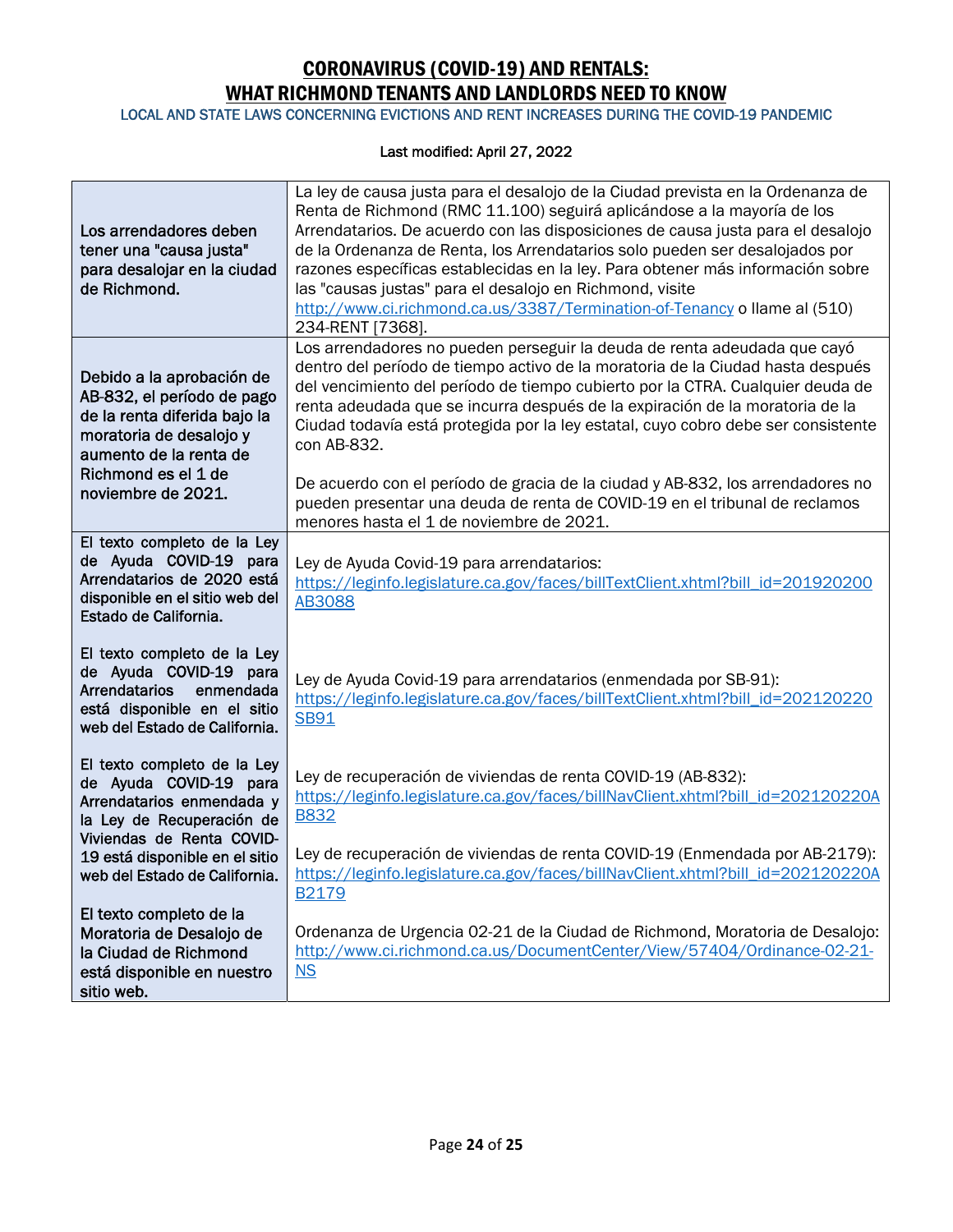LOCAL AND STATE LAWS CONCERNING EVICTIONS AND RENT INCREASES DURING THE COVID-19 PANDEMIC

#### Last modified: April 27, 2022

| Llame a la línea directa de<br>atención de la ciudad de<br>Richmond al<br>(510) 620-6700 para<br>recursos e información<br>relacionados con<br>Richmond y COVID-19.                                                | Llame a la línea directa de atención de la Ciudad de Richmond al (510) 620-<br>6700 si tiene alguna pregunta relacionada con los recursos de COVID-19 de<br>Richmond, servicios de la ciudad de Richmond o la orden de cuarentena. La<br>línea directa está disponible de lunes a viernes, de 8:30 AM a 5:00 PM. |
|--------------------------------------------------------------------------------------------------------------------------------------------------------------------------------------------------------------------|------------------------------------------------------------------------------------------------------------------------------------------------------------------------------------------------------------------------------------------------------------------------------------------------------------------|
| Se puede acceder a<br>recursos e información<br>adicionales relacionados<br>con COVID-19 en el sitio<br>web de la ciudad de<br>Richmond.                                                                           | Acceda a recursos e información adicionales sobre los servicios de la ciudad y<br>los recursos de COVID-19 de Richmond en<br>www.ci.richmond.ca.us./3914/Richmond-Coronavirus-Info<br>Ingrese al Programa de Asistencia de Renta del Estado de California en<br>housingiskey.com                                 |
| Se puede acceder a más<br>información sobre la orden<br>actual de Cuarentena en el<br>sitio web del condado de<br>Contra Costa.                                                                                    | Para obtener más información sobre COVID-19 y la respuesta del condado, visite<br>https://www.coronavirus.cchealth.org/                                                                                                                                                                                          |
| Los recursos adicionales<br>para abordar las<br>necesidades de alimentos,<br>vivienda, salud y otras<br>emergencias están<br>disponibles a través del<br>Centro de Crisis del<br>Condado de Contra Costa<br>(211). | La base de datos en línea 211 alberga una base de datos extensa, actualizada y<br>gratuita de los servicios sociales y de salud locales:<br>https://cccc.myresourcedirectory.com/<br>O marque 2-1-1 para recibir asistencia.                                                                                     |

### PREGUNTAS FRECUENTES

### 1. ¿Debo buscar ayuda legal? ¿Dónde puedo encontrar más información?

Las nuevas leyes son complicadas. Si usted es un inquilino o un propietario y tiene alguna duda sobre lo que debe hacer bajo las nuevas leyes, le recomendamos encarecidamente que se ponga en contacto con un abogado lo antes posible. A través de un contrato con el Programa de Renta, Bay Area Legal Aid ofrece una clínica virtual tanto para los Arrendadores como para los Inquilinos. Para hablar con un representante de Bay Area Legal Aid, por favor llame al (510) 250-5270. Si usted es un Inquilino y ha recibido un aviso de desalojo, puede contactar al Centro de Defensa de Desalojos al (510) 452-4541 para asistencia legal y potencial representación. Para obtener información adicional sobre los recursos legales que pueden estar disponibles para usted, por favor póngase en contacto con el Servicio de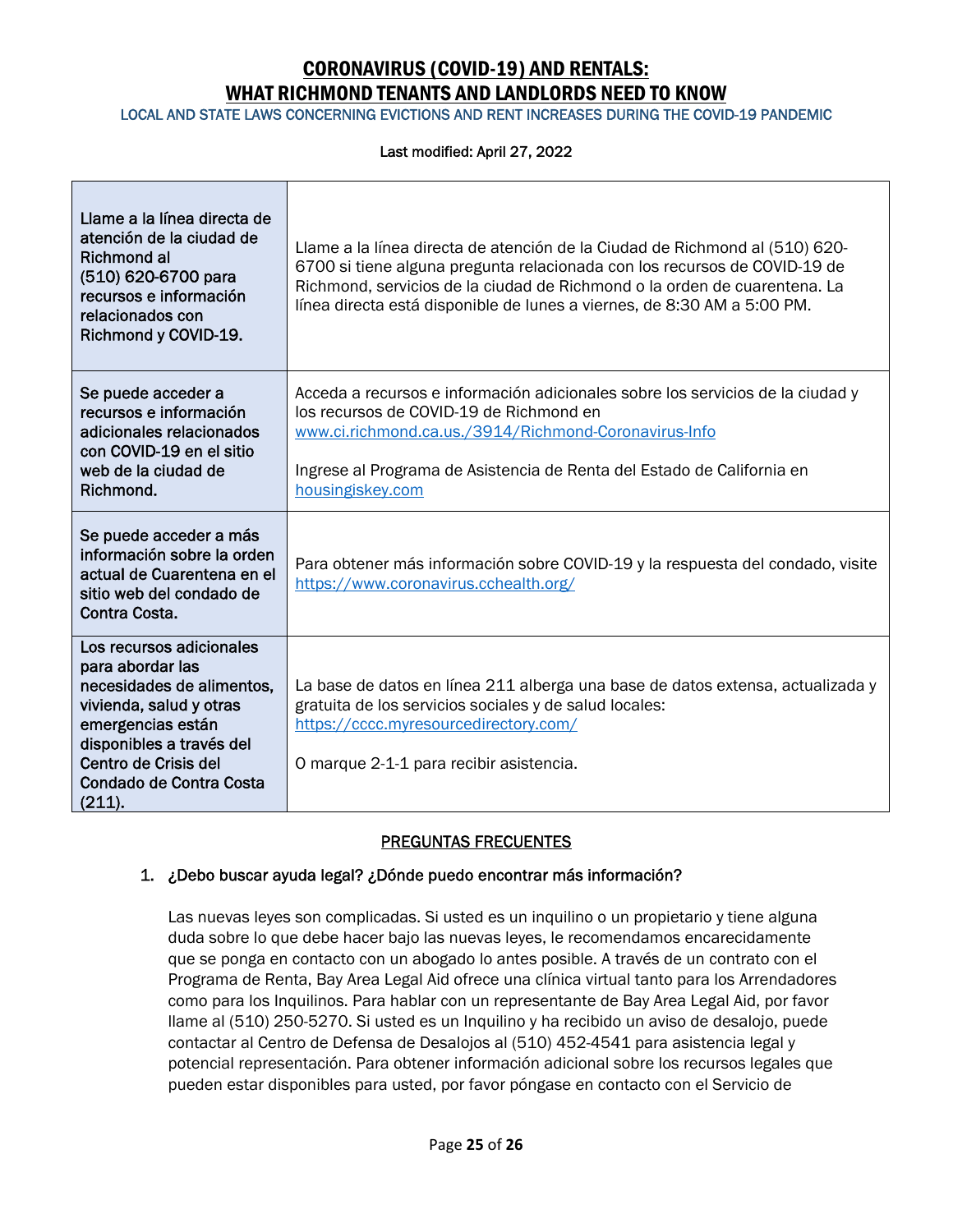LOCAL AND STATE LAWS CONCERNING EVICTIONS AND RENT INCREASES DURING THE COVID-19 PANDEMIC

### Last modified: April 27, 2022

Información y Referencia de Abogados de la Asociación de Abogados del Condado de Contra Costa al (925) 825-5700 o visite http://www.cccba.org/community/find-alawyer/.

Hay muchos recursos educativos adicionales disponibles. El Estado ha creado un sitio web educativo. El sitio web del estado proporciona un resumen de las protecciones, preguntas frecuentes (FAQs), y una aplicación para proporcionar información adaptada a su situación. Sin embargo, la información en el sitio web del estado cubre sólo las protecciones en todo el estado, por lo que puede proporcionar información incompleta en cuanto a las protecciones para los inquilinos de Richmond que no pudieron pagar la renta que se venció antes de septiembre, o que se enfrentan al desalojo por razones distintas a la falta de pago de la renta.

### 2. ¿Puede un propietario notificar un desalojo por falta de pago de la Renta?

Sí. Incluso si un Inquilino ha dado a su Arrendador aviso y documentación bajo la moratoria de la Ciudad, la ley estatal permite a los Arrendadores entregar un aviso por falta de pago (aviso para pagar o abandonar). Sin embargo, para la deuda de alquiler acumulada desde el 1 de marzo de 2020 hasta el 30 de septiembre de 2021, el aviso debe dar al Inquilino al menos 15 días, excluyendo los días festivos y los fines de semana, en lugar de sólo tres días para pagar. Además, el 30 de julio de 2021 o antes, los Arrendadores deberán proporcionar a los Arrendatarios que, a partir del 1 de julio de 2020, no hayan pagado uno o más pagos de alquiler que hayan vencido durante el período de tiempo "cubierto" (1 de marzo de 2020 - 30 de septiembre de 2021); un aviso por escrito en letra de 12 puntos que explique los derechos de los Arrendatarios en virtud de la Ley COVID-19 de Ayuda al Arrendatario. El aviso debe recitar textualmente el lenguaje previsto en la ley estatal. El Arrendador también puede proporcionar este aviso cuando emita la notificación de terminación por falta de pago de la Renta que se entrega en o antes del 30 de septiembre de 2021. En el caso de la deuda de alquiler acumulada a partir del 1 de octubre de 2021, el aviso debe dar al Inquilino un mínimo de 3 días, excluyendo los días festivos y los fines de semana. Además, los Propietarios también deben proporcionar el lenguaje específico creado por el Estado (Ver arriba para el lenguaje) en su notificación por falta de pago de la Renta.

Si un Inquilino recibe un aviso de desalojo por falta de pago de la Renta, se le recomienda encarecidamente que siga las instrucciones dentro del aviso y que devuelva al Propietario una Declaración firmada de dificultades financieras relacionadas con la COVID-19 antes de que expire el aviso de terminación del arrendamiento por falta de pago de la Renta. Si un Arrendatario recibe un aviso por deuda de alquiler acumulada a partir del 1 de octubre de 2021, se le recomienda que siga informando a su arrendador por escrito de cualquier dificultad financiera relacionada con la COVID-19. Además, antes de entregar una notificación por falta de pago de la Renta, se recomienda a los Arrendadores que se pongan en contacto con un abogado, ya que los cambios en la ley son muy complicados y pueden aumentar la responsabilidad del Arrendador si no cumple con sus disposiciones. Del mismo modo, se recomienda a los inquilinos que reciban una notificación por falta de pago de la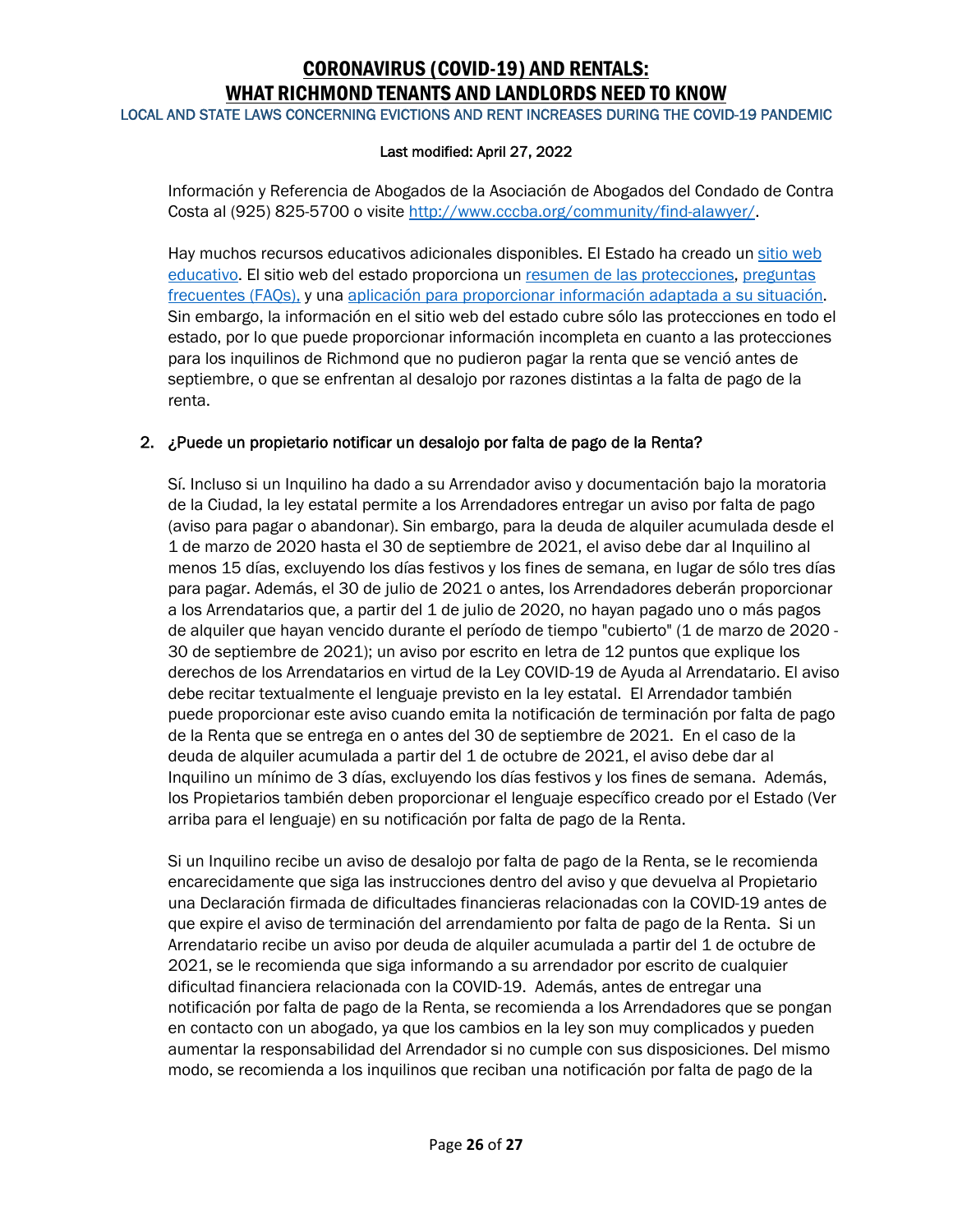LOCAL AND STATE LAWS CONCERNING EVICTIONS AND RENT INCREASES DURING THE COVID-19 PANDEMIC

### Last modified: April 27, 2022

Renta, que se pongan en contacto con un abogado lo antes posible, ya que los derechos del inquilino pueden depender de que tomen las medidas específicas exigidas por la ley.

### 3. Si un inquilino no puede pagar la Renta, ¿sigue protegido?

Sí. Si un Inquilino no puede pagar su Renta en su totalidad debido a los impactos financieros de COVID-19, todavía están potencialmente protegidos contra el desalojo, pero la ley estatal ha cambiado lo que deben hacer para invocar esas protecciones. A partir del 1 de septiembre de 2020 y hasta el 30 de septiembre de 2021, cualquier aviso de desalojo por falta de pago de la Renta debe incluir un formulario de declaración de dificultades financieras relacionadas con la COVID-19. Se trata de una declaración redactada previamente en la que se indica que el inquilino no puede pagar la Renta debido a los efectos de la pandemia. Para estar protegido por la ley estatal, el Arrendatario debe firmar y devolver al Arrendador el formulario de declaración de dificultades económicas relacionadas con la COVID-19 antes de que expire el aviso de impago de la Renta. La declaración es bajo "pena de perjurio". Esto significa que si el Inquilino firma la declaración, está jurando que las afirmaciones de la declaración son veraces.

Si un Inquilino no puede pagar la renta debido a los impactos de la COVID-19, le recomendamos encarecidamente que (1) proporcione una Declaración de dificultades financieras relacionadas con la COVID-19 a su Arrendador en o antes de la fecha de vencimiento de la renta cada mes, independientemente de lo que le dé el Arrendador Y devuelva todas las Declaraciones que deben proporcionarse con los avisos de desalojo por falta de pago de la renta cubierta. El formulario de declaración está disponible aquí. Los inquilinos deben proporcionar el formulario por uno de los métodos indicados en la pregunta 6 que figura a continuación, solicitar un acuse de recibo por escrito y conservar una prueba de que han enviado la declaración.

Algunos de los requisitos anteriores ya no son aplicables para las deudas de alquiler que se deban a partir del 1 de octubre de 2021. Por favor, revise la sección anterior sobre la "Ley de Recuperación de Viviendas de Alquiler COVID-19" para obtener más información. Además, los inquilinos deben ponerse en contacto inmediatamente y solicitar asistencia para el alquiler a través de "Housing Is Key" llamando al 1-833-430-2122 o visitando http://housingiskey.com.

### 4. ¿Ha cambiado la fecha de pago?

La ley estatal proporciona protecciones contra el desalojo hasta el 30 de septiembre de 2021, pero para estar protegido, el Inquilino debe (1) devolver la declaración de dificultad financiera COVID-19 antes de que expire el aviso de desalojo, y (2) pagar al menos el 25 por ciento del total de la Renta adeudada desde el 1 de septiembre de 2020 hasta el 30 de septiembre de 2021, antes del 30 de septiembre de 2021.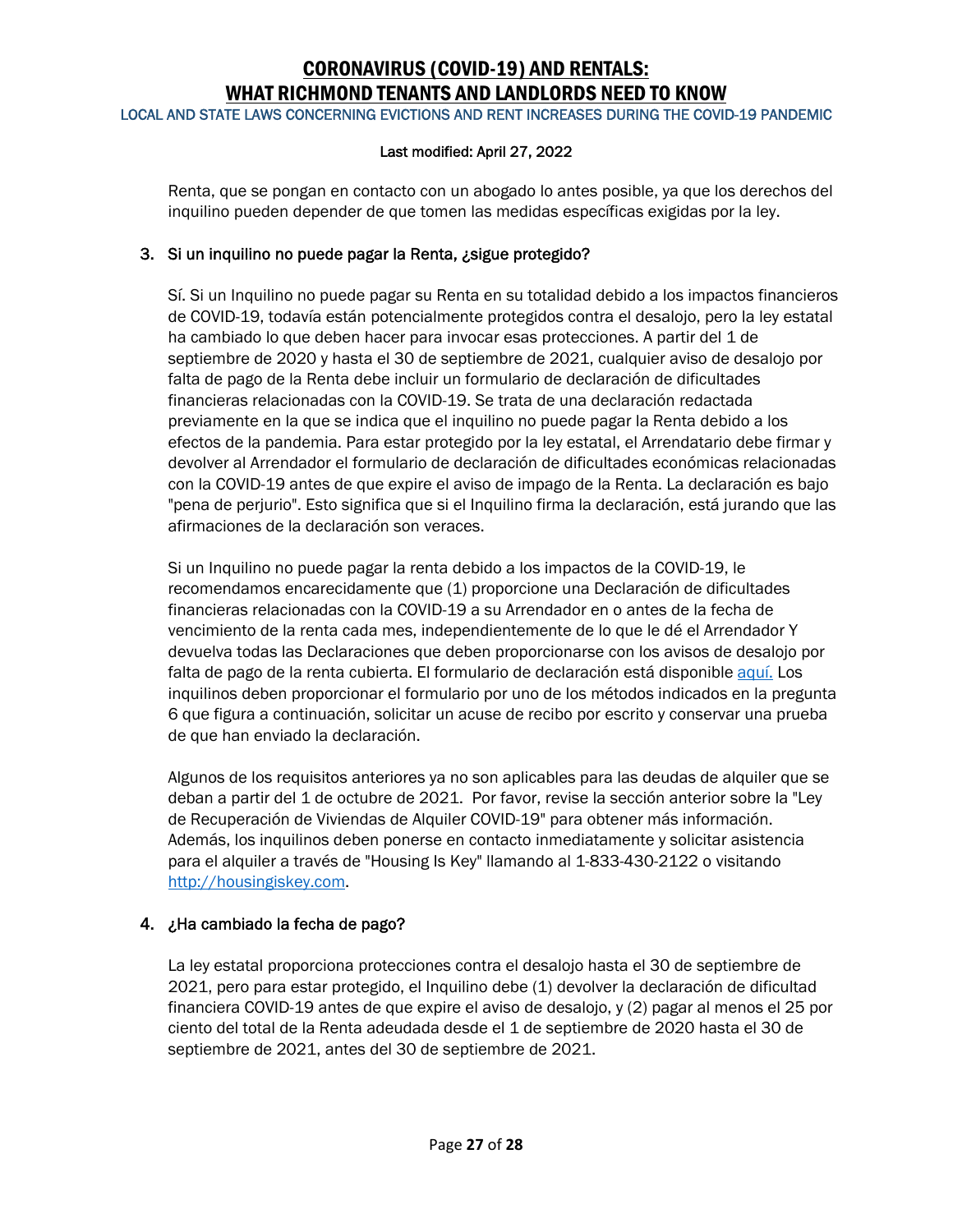LOCAL AND STATE LAWS CONCERNING EVICTIONS AND RENT INCREASES DURING THE COVID-19 PANDEMIC

#### Last modified: April 27, 2022

El cumplimiento de los requisitos de la Ley de Alivio al Inquilino COVID-19 protegerá a los inquilinos del desalojo por falta de pago de la Renta, sin embargo, el cobro de la deuda de alquiler COVID-19 está sujeto a las limitaciones tanto de AB-832 como de la Moratoria de la Ciudad de Richmond. Si el Inquilino cumplió con los requisitos de la moratoria de la Ciudad, tendrá hasta el 1 de noviembre de 2021, para pagar cualquier renta cubierta por la moratoria de la Ciudad o el Propietario puede perseguir la deuda en la corte.

### 5. La ley estatal ofrece protección contra el desalojo hasta el 30 de septiembre de 2021. ¿Qué rentas entran en esta protección? ¿Qué tienen que hacer los inquilinos y cuánto tienen que pagar para estar permanentemente protegidos contra el desalojo?

La ley estatal separa la Renta en tres periodos de tiempo: (A) el periodo de tiempo "protegido"; (B) el periodo de tiempo "de transición" (estos dos periodos juntos se denominan "periodo cubierto"); y (C) el periodo de "recuperación".

(A) El período de tiempo protegido - Renta debida entre el 1 de marzo de 2020 y el 31 de agosto de 2020.

Los arrendadores pueden entregar un aviso para que pague la renta o renuncie a ella; sin embargo, si antes del vencimiento del aviso de falta de pago de la renta el Inquilino firma y devuelve la declaración de COVID-19 dificultades financieras (que el Arrendador debe entregar con cualquier aviso de desalojo por falta de pago de la renta), el Inquilino no puede ser desalojado por falta de pago de esta renta, aunque no pague nada de ella.

(B) El período de transición - Renta adeudada entre el 1 de septiembre de 2020 y el 30 de septiembre de 2021.

Los propietarios pueden entregar un aviso de pago de la Renta o de desalojo por cada mes de este periodo en el que el Arrendatario tenga rentas impagadas; Sin embargo, si el Inquilino (1) antes del vencimiento del aviso de no pago de la renta, firma y devuelve la declaración de dificultades financieras COVID-19 (que el Arrendador debe entregar con cualquier aviso de desalojo por falta de pago de la Renta), y (2) paga el 25 por ciento del total de la renta que no pudo pagar desde el 1 de septiembre de 2020 hasta el 30 de septiembre de 2021, antes del 30 de septiembre de 2021, no podrá ser desalojado por falta de pago de la Renta. Los Inquilinos deben presentar un nuevo formulario de Declaración por cada aviso de falta de pago del alquiler que cubra la renta adeudada entre el 1 de marzo de 2020 y el 30 de septiembre de 2021. Animamos a los Inquilinos a que presenten una Declaración por su cuenta cada mes que no puedan pagar por las razones expuestas en la declaración, independientemente de que reciban o no alguna notificación.

(C) "Deuda de alquiler del período de recuperación de COVID-19" significa una deuda de alquiler de un Inquilino en virtud de un contrato de arrendamiento que venció entre el 1 de octubre de 2021 y el 31 de marzo de 2022.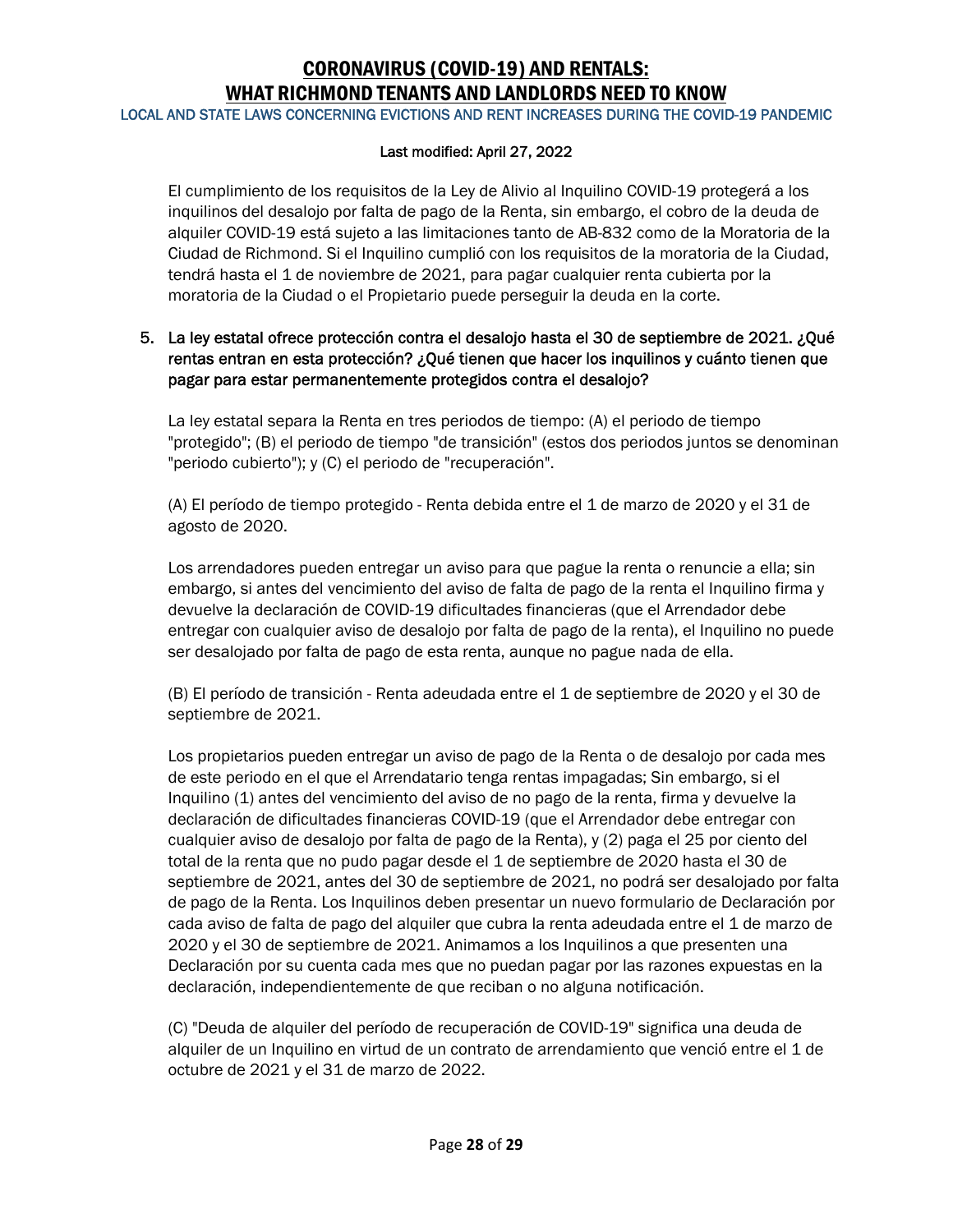LOCAL AND STATE LAWS CONCERNING EVICTIONS AND RENT INCREASES DURING THE COVID-19 PANDEMIC

#### Last modified: April 27, 2022

Ejemplo 1: Si un Inquilino no puede pagar el alquiler de septiembre de 2020 y octubre de 2020 y (1) presenta una declaración de dificultades financieras relacionadas con la COVID-19 a su Arrendador antes del vencimiento de cada notificación que el Arrendador haga por falta de pago del alquiler de septiembre y octubre, y (2) realiza un pago o pagos equivalentes al 25 por ciento del alquiler combinado de esos dos meses de alquiler el 30 de septiembre de 2021 o antes, entonces el Arrendador no puede desalojar al Inquilino por falta de pago de esta renta.

Ejemplo 2: Si un Inquilino no puede pagar ninguno de los pagos de alquiler que vencen entre el 1 de septiembre de 2020 y el 30 de septiembre de 2021, y proporciona a su Arrendador las Declaraciones en respuesta a cada aviso de 15 días que el Arrendador le envió durante ese período de tiempo, y realiza un pago o pagos equivalentes al 25% del alquiler combinado que vence desde el 1 de septiembre de 2020 hasta el 30 de septiembre de 2021, antes del 30 de septiembre de 2021, entonces el Arrendador no puede desalojar al Inquilino por falta de pago de esta Renta.

### 6. ¿Cómo deben los inquilinos devolver el formulario de declaración al propietario?

Los inquilinos pueden entregar al arrendador la declaración de penuria económica relacionada con la COVID-19 de las siguientes maneras:

- En persona, si el Arrendador indica en la notificación una dirección en la que pueda entregarse la declaración en persona.
- Por correo electrónico, si el Arrendador indica en la notificación una dirección de correo electrónico a la que se puede entregar la declaración.
- Por correo postal de los Estados Unidos a la dirección indicada por el Arrendador en la notificación. Si el Arrendador no proporciona una dirección para la entrega en persona, entonces al enviar la declaración por el Arrendatario a la dirección proporcionada por el Arrendador, la declaración se considerará recibida por el Arrendador en la fecha de envío, si el Arrendatario puede mostrar una prueba de envío a la dirección proporcionada por el Arrendador.
- A través de cualquiera de los mismos métodos que el Arrendatario puede utilizar para entregar el pago conforme a la notificación, si la entrega de la declaración por ese método es posible. [Ley de Ayuda al Inquilino, Código de Procedimiento Civil Sección 1179.03(f)].

Es importante que los inquilinos guarden una prueba de que han entregado la declaración. Por ejemplo, si envían la declaración por correo, deben obtener un comprobante de envío o prueba de servicio de la oficina de correos y tomar una foto de la declaración firmada junto al sobre con la dirección.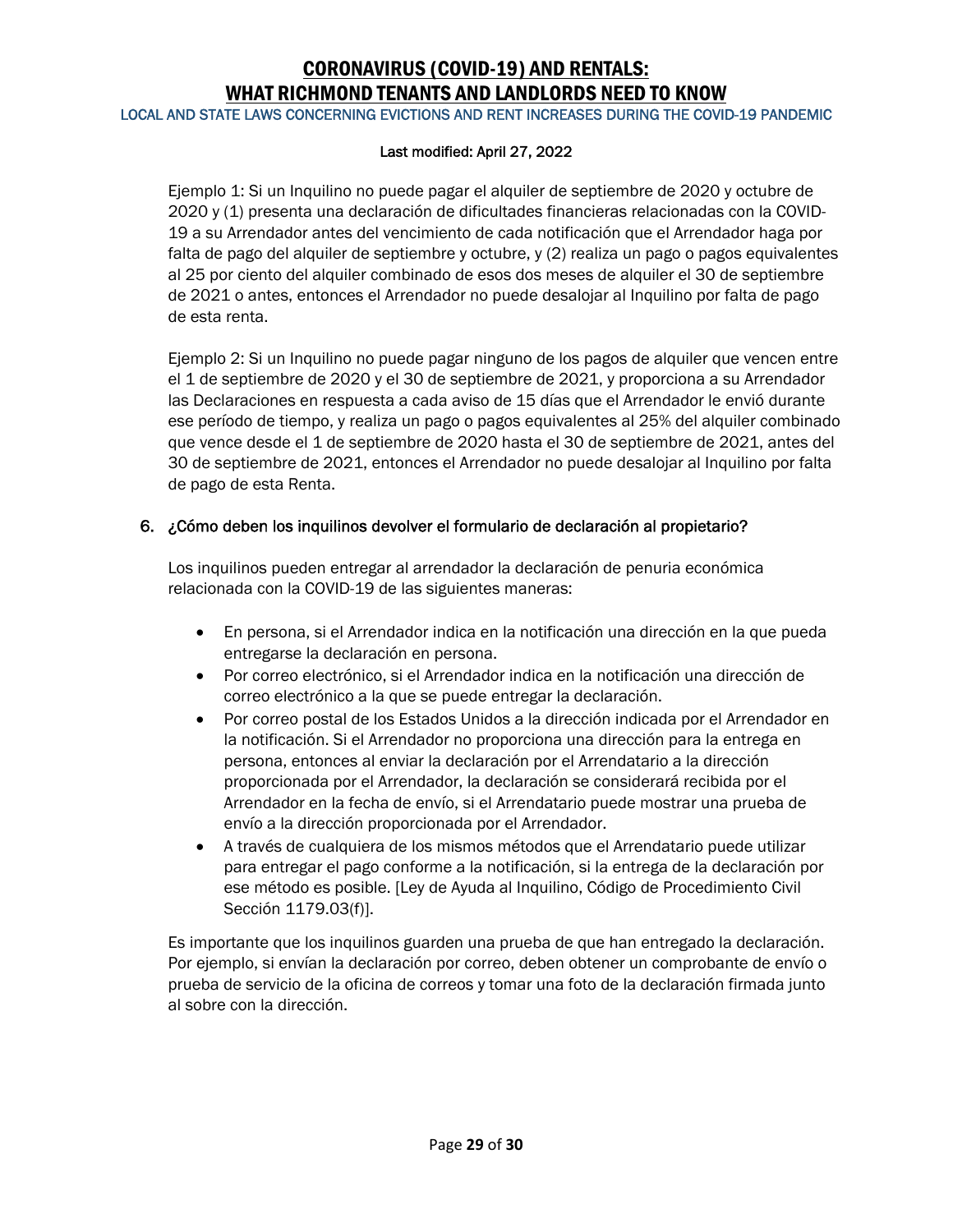LOCAL AND STATE LAWS CONCERNING EVICTIONS AND RENT INCREASES DURING THE COVID-19 PANDEMIC

#### Last modified: April 27, 2022

### 7. ¿Tienen los inquilinos que aportar alguna documentación para demostrar su incapacidad de pago?

No, la mayoría de los inquilinos no tienen que presentar otra documentación que no sea la declaración obligatoria de dificultades económicas relacionadas con la COVID-19, aunque el arrendador la solicite. Sin embargo, antes de entregar una notificación por falta de pago de la Renta, si un Arrendador tiene pruebas independientes en su poder de que un Arrendatario es un "Arrendatario de altos ingresos" (aquellos que ganan más del 130 por ciento de la renta media del hogar), un Arrendador puede solicitar que el Arrendatario de altos ingresos proporcione documentación para respaldar su Declaración de una dificultad financiera relacionada con la COVID-19. Dicha solicitud por parte del Arrendador debe hacerse en su notificación de 15 días por falta de pago de la Renta para el "Arrendatario de altos ingresos" y debe incluir el lenguaje específico proporcionado por el Estado. Si un arrendador decide seguir esta vía, se le recomienda encarecidamente que se ponga en contacto con un abogado, ya que el incumplimiento de las disposiciones de la ley estatal puede someter a los arrendadores a una mayor responsabilidad, incluidos los honorarios de los abogados. Bajo ninguna circunstancia puede un Arrendador solicitar o exigir a un Arrendatario de ingresos regulares que proporcione documentación financiera.

Para obtener más información sobre el requisito de documentación para los Inquilinos de altos ingresos, visite https://landlordtenant.dre.ca.gov/faqs.html y desplácese hacia abajo hasta la pregunta "¿Puede un Arrendador exigir a un Inquilino de altos ingresos que proporcione documentación que apoye la afirmación del Inquilino de que ha sufrido dificultades financieras relacionadas con COVID-19?"

### 8. ¿Qué pasa si un Inquilino no devuelve la declaración obligatoria a tiempo?

Para el periodo de tiempo "protegido" (del 1 de marzo de 2020 al 31 de agosto de 2020), para estar protegidos contra el desalojo, los inquilinos deben firmar y devolver la declaración antes de que expire el aviso de impago de la Renta. Sin embargo, si no lo hacen a tiempo, pueden hacerlo más tarde en respuesta a una acción de retención ilícita (demanda de desalojo) que se presente y si pueden convencer al tribunal de que su incapacidad para devolver la declaración dentro del plazo requerido se debió a "error, inadvertencia, sorpresa o negligencia excusable", el tribunal debe desestimar el caso. Además, si la supuesta renta adeudada corresponde al periodo de "transición" (del 1 de septiembre de 2020 al 30 de septiembre de 2021), entonces el Inquilino también debe pagar el 25% de la Renta adeudada en un plazo de 5 días desde que el tribunal se lo ordene. Si se paga dentro de este plazo, el tribunal debe desestimar el caso.

### 9. ¿Cómo están tratando los tribunales los casos de desalojo?

Las normas judiciales temporales de emergencia que efectivamente retrasaron la mayoría de los desalojos se han levantado, sin embargo, la ley estatal extiende la pausa para los casos de desalojo por falta de pago de la Renta hasta el 1 de octubre de 2021. La pausa no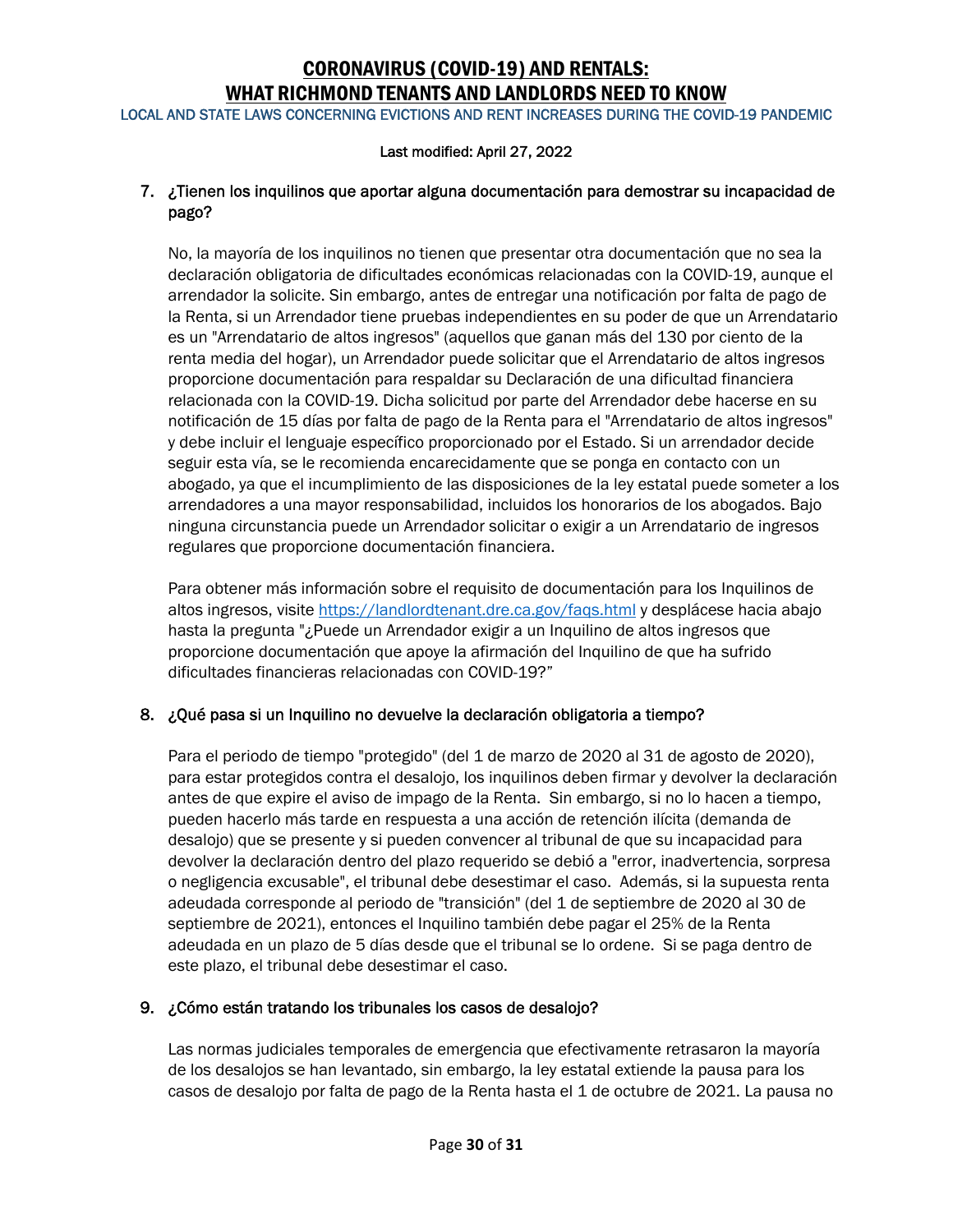LOCAL AND STATE LAWS CONCERNING EVICTIONS AND RENT INCREASES DURING THE COVID-19 PANDEMIC

#### Last modified: April 27, 2022

es una razón para que los inquilinos no hagan nada. Para estar protegidos contra el desalojo por falta de pago del alquiler, los Inquilinos deben proporcionar a su Arrendador la declaración de dificultades financieras relacionadas con la COVID-19 en respuesta a cada aviso de 15 días que el Arrendador entregue al Inquilino antes del vencimiento del aviso y, si corresponde, pagar el 25% del total de la Renta adeudada antes del 30 de septiembre de 2021. Aunque el Arrendatario no reciba ningún aviso, animamos a los Arrendatarios a que presenten declaraciones al Arrendador en la fecha de vencimiento de la Renta o antes, si no pueden pagarla en su totalidad debido a los efectos de la COVID-19.

### 10. Si los inquilinos no pueden ser desalojados, ¿siguen debiendo la Renta?

Sí, ni la Moratoria de Desalojo de Richmond ni la ley estatal cancelan la Renta diferida. Si bien la ley estatal protege a los Inquilinos del desalojo por falta de pago de la Renta durante el período cubierto, las rentas no pagadas se siguen debiendo al Propietario como una forma de deuda del consumidor, y los Propietarios pueden demandar a los Inquilinos para recuperar y cobrar las rentas no pagadas en los tribunales de reclamos menores u otros tribunales civiles. La ley estatal establece que los Arrendadores no pueden demandar en el tribunal de reclamos menores para tratar de cobrar la Renta que se venció entre el 1 de marzo de 2020 y el 30 de septiembre de 2021, hasta el 1 de noviembre de 2021. Leído en conjunto con la última iteración de la Ley de Alivio de Inquilinos COVID-19, la fecha de vencimiento de la Renta protegida bajo la Moratoria de Desalojo de Richmond (la renta que se venció entre el 14 de marzo de 2020 y el 30 de septiembre de 2020, aproximadamente), es el 1 de noviembre de 2021.

### 11. ¿Afecta la ley estatal al desalojo por motivos distintos a la falta de pago, como la violación del contrato de alquiler o las molestias?

No. La ley estatal no afecta a los desalojos por razones distintas a la falta de pago debido a los impactos de la emergencia COVID-19. Sin embargo, los desalojos por demolición o para remodelar sustancialmente (ninguno de los cuales son Causas Justas bajo la Ordenanza de Renta de Richmond) tienen algunos requisitos adicionales. (Ver Código de Procedimiento Civil 1179.03.5(a)(3)(A)(ii)(II) para más información).

### 12. ¿Pueden los propietarios utilizar una excusa diferente para intentar desalojar a los inquilinos por falta de pago?

Los arrendadores no pueden intentar utilizar otros motivos de desalojo como puerta trasera para desalojar por falta de pago de la Renta. Según la ley estatal (Código Civil 1942.5, enmendado por la CTRA), es ilegal que un Arrendador presente un caso de desalojo de otro tipo para tomar represalias contra un Arrendatario por tener COVID-19 deuda de alquiler. Cualquier arrendador o agente de un arrendador que viole esta sección será responsable ante el arrendatario en una acción civil por daños reales, daños punitivos cuando el arrendador o el agente hayan sido culpables de fraude, opresión o malicia con respecto a ese acto, honorarios razonables de abogados y cualquier otro remedio provisto por la ley estatutaria o decisional.